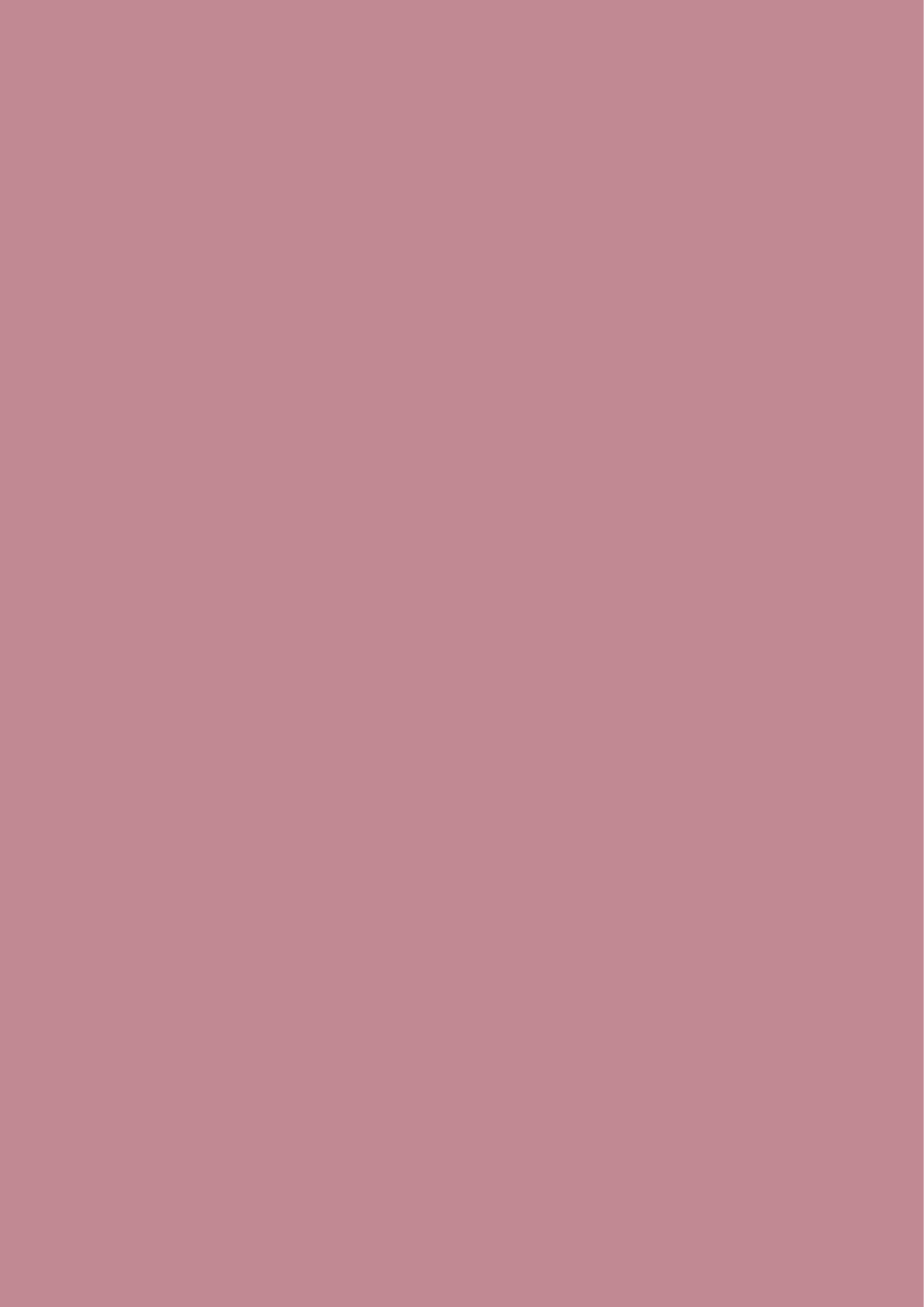## Abstract

Facing the challenges and leveraging the opportunities from digitalization may require changes to the traditional business model of central banks. This paper focuses on retail payments, where changes are being rapid and highly demanded by customers worldwide. Considering competition and financial stability arguments, it provides a rationale for central banks to have a deeper involvement in retail payment systems by building and keeping control of core components of these systems. Central Bank Digital Currency and Fast Payment Systems are assessed as alternative tools serving central banks to foster efficiency, resilience and security in retail payments, as well as to preserve financial stability.

## 1 Introduction

Digitalization of everyday activities is happening rapidly. In the case of payments, we assist to an era where improvement via digitalization is also highly demanded by customers at a worldwide scale. Nowadays, most consumers expect payments to be fully digital, (near) instant and mobile-first, whether online or at the point of sale, and providing a seamless user experience [BIS (2020)]. New technological advances make it feasible for private sector parties to develop payment systems that add value to final users and bypass settlement by central banks. In some jurisdictions cash circulation is falling rapidly, in others privateowned payment infrastructures are concentrating most operations, and stablecoins are emerging with the potential to enhance efficiency in the provision of financial services, although they are also raising concerns regarding integrity and financial stability.

Digital innovation is radically changing payment services. If adopted in a significant scale, some of the developments may challenge the ability of central banks to effectively fulfill their mandates towards price and financial stability. Others, or even the very same technological developments that are challenging central banks, would entail opportunities to profit from efficiency gains in payments services and set the basis for innovation from the financial system to spills over to the general public. Facing challenges and leveraging opportunities may require strategic decisions, confront new risks, change the traditional central banking business model, and maybe revise central banks' objectives in the digital era. Since one size may not fit all needs, it is prudent to carefully study the motives that justify central banks' action, possible strategies and their potential implications in order to inform policymakers.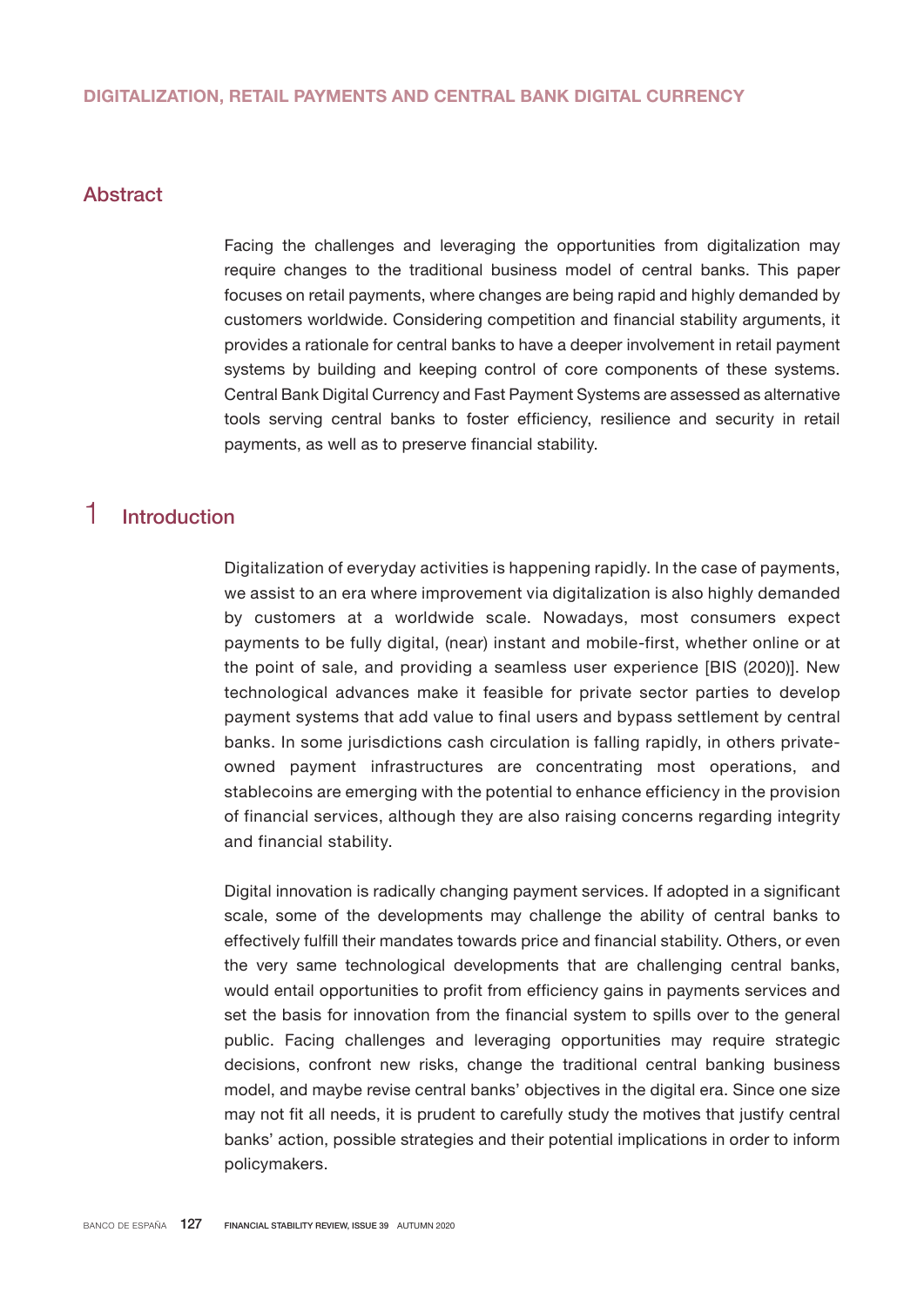The contribution of this paper is twofold. First, it aims to contribute to the ongoing discussion by presenting a conceptual perspective on the challenges and opportunities that central banks are facing in the new digital era. Second, to discuss how Central Bank Digital Currency (CBDC) and alternatively Fast Payment Systems (FPS) may serve central banks to continue playing a pivotal role in maintaining the safety and integrity of the payment system, fostering competition among payment services providers (PSP), and providing a basis for sound innovation in the financial system. Recently, CBDC and FPS have been topical issues; the strands of literature to which this paper contributes have been growing as rapidly as digitalization. See, for instance, Kiff et al. (2020) for a survey of research on retail CBDC and Bech et al. (2020) for a recent description of advances regarding FPS.

The focus of this paper is on retail, as opposed to wholesale, payment systems. A payment system is a set of instruments, procedures and rules for the transfer of funds among participants. Retail payments typically relate to the purchase of goods and services by consumers and businesses. Each of these payments tends to be for relatively low amounts, but volumes are large. In contrast, wholesale payments are typically large-value payments between financial institutions. Given their systemic importance, wholesale payment systems are generally owned and operated by central banks; differently from retail payment systems that are traditionally in the hands of the private sector.<sup>1</sup>

I would argue that digitalization may provide a rationale for central banks to have a deeper involvement in retail payment systems. In the digital era, the importance of network effects and relatively large investments in payments may imply market failures, so that market equilibrium may show extreme outcomes with either underdevelopment or severe threats to financial stability. Since payment systems are built on trust, a common good that is hard to construct and easy to lose, central banks may play and important role in balancing efficiency gains in normal times against potential loss of confidence in stress times. While this applies either to wholesale and retail payment systems, digitalization makes market failures more important for the retail segment, justifying a deeper involvement by central banks. To fulfill this task, central banks need appropriate tools, which reasonably must be digital. One of these tools may be building and keeping control of core components of either a CBDC or a FPS with a tiered architecture where private-sector PSP compete for customers by innovating and offering new products and overlay services.<sup>2</sup>

<sup>1</sup> Generally, cash is provided by central banks acting as a monopolist, but its distribution and the operation of retail payment systems are done by the private sector. In some cases where the use of cash diminished dramatically, the concentration of power by the private sector may justify central bank intervention as we will argue through the text.

<sup>2</sup> The platform model proposed in a recent discussion paper by the Bank of England (2020), as well as the e-Peso pilot in Uruguay and the Sand Dollar pilot in The Bahamas (that are revised in Section 4), have this feature in common.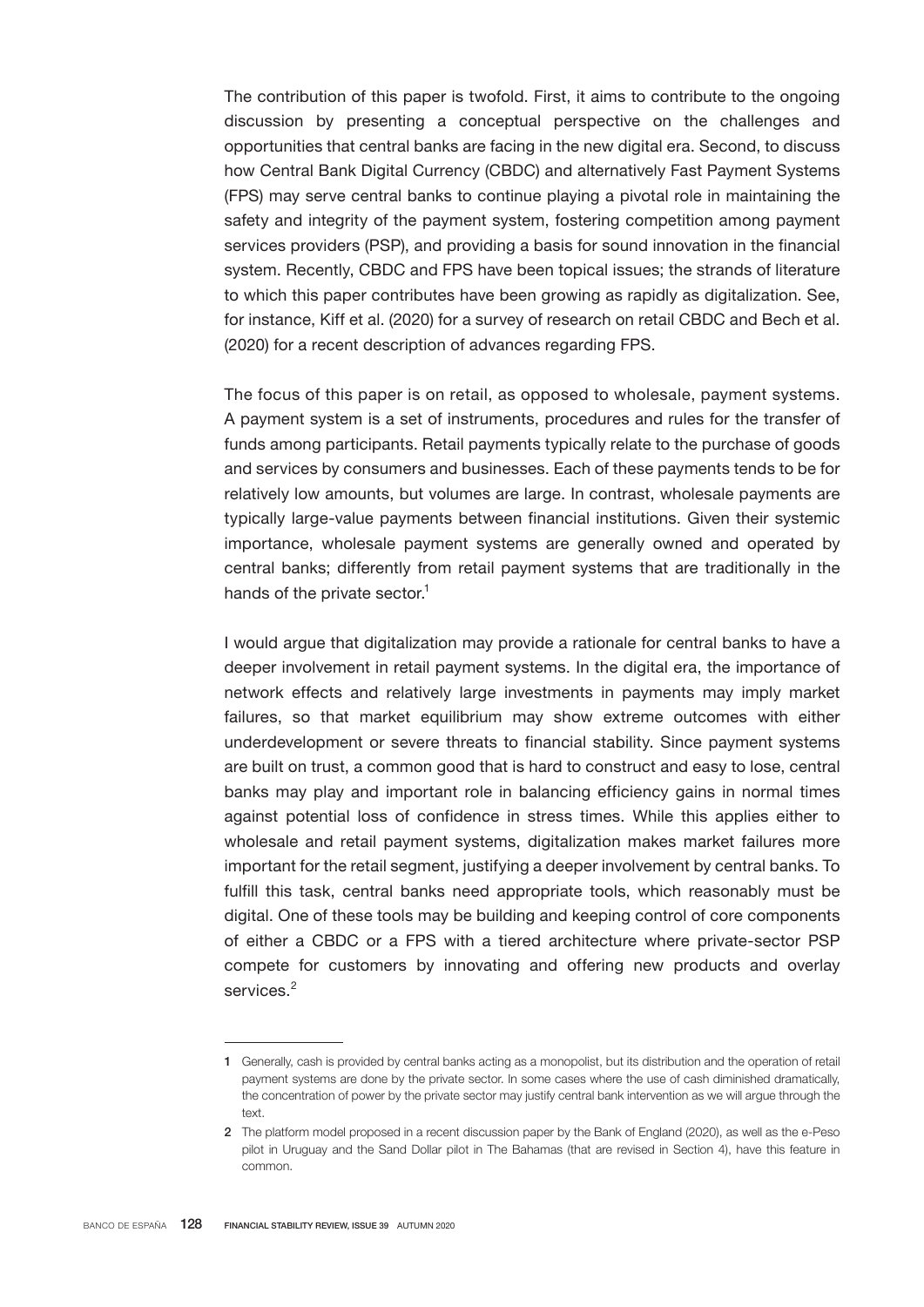The term CBCD is not well-defined yet, and it is commonly used to refer to several related concepts. By focusing on its key features, a CBDC could be best defined as a (new) form, i.e. digital, of central bank money: it is a liability of the central bank that serves as a unit of account, medium of exchange and store of value. Through the years, coins and banknotes, the most usual forms of physical cash, have provided support for these three functions of money, representing central bank currency that is accessible to the general public. Central banks have also experienced with some forms of electronic money and digital payment systems, in particular for wholesale transactions, where commercial banks generally make reserve deposits at central banks. In the digital era, one may think that a direct step would be that central banks offer retail CBDC that may be used by the general public as a complement, or even a substitute, for physical cash. As far as the central bank is truthful, the CBDC system is robust and attractive, and a large population holds and uses it, then the CBDC may serve the core functions of money. Hence, a retail CBDC would constitute a third form of central bank money, along with cash (physical) and reserves (digital, but whose access is limited to commercial banks).

Indeed, the list of central banks declaring interest in researching CBDC, launching pilots and proofs of concept, and even concluding experimentation has nothing but increased in the last years. In practice, however, the adoption of CBDC is, at least, in slow motion. Possible explanations for this low speed adoption of CBDC may stem from the requirements and the consequences of digitizing central bank money. Differently from physical cash, exchanging digital money between two parties necessarily requires third-party involvement in the form of an infrastructure, system or mechanism supporting the transfers. Hence, the discussion about CBDC is necessarily linked to an assessment about the payment infrastructure underlying it; so that issuing digital money does not follow directly from the fact that central banks issue physical cash [Kahn et al. (2019)].

On top of technological uncertainty, cybersecurity, security of information and other related risks that are inherent to any digital payment infrastructure, the case of a CBDC raises other important concerns that central banks should consider. For instance, exchange of information would be substantial in a CBDC system. While this information may be socially useful to enhance security in payments, users may have a legitimate concern about privacy, in particular anonymity, and even about the possibility that the information could be used with other purposes than the transaction in which it was generated. $3$  In addition to that, a retail CBDC would require a close relationship of the central bank with final users; but traditionally central banks have followed a business model far away from the general public. Anonymity concerns and lack of comparative advantages of central banks to satisfy final users' needs

<sup>3</sup> Cybersecurity, security of information and the fact that public authorities may have access to large volumes of agents' information are characteristics mostly related to digitalization. Hence, they will be present in CBDC and in alternative digital retail payment systems.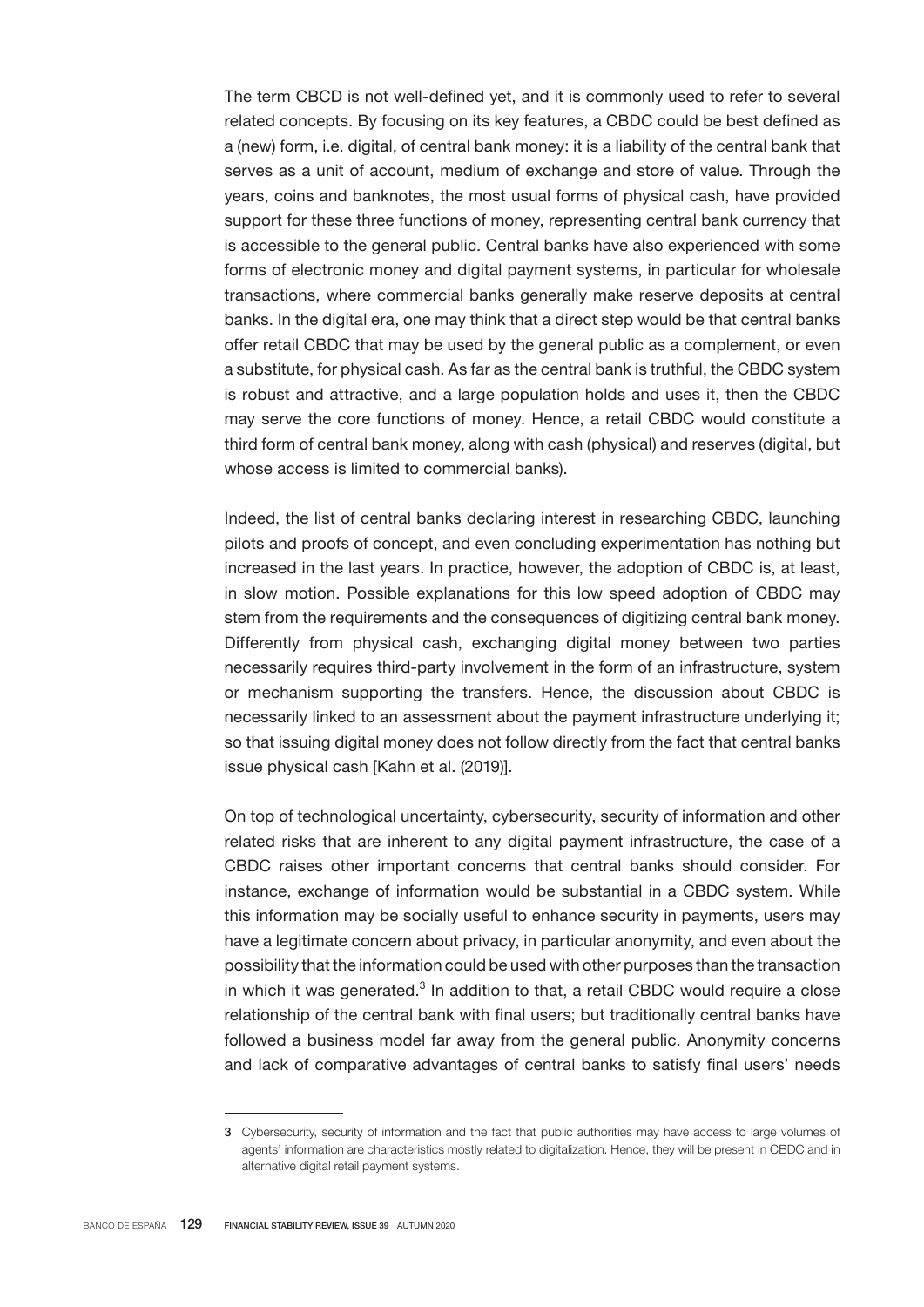may endanger users' experience and thus a broad adoption of the CBDC by the general public, which is needed for the success of a retail payment system given the network effects in payment infrastructures.

If the introduction of a CBDC is successful, then the concerns refer to the possible negative impact that a rapid adoption of CBDC may cause on financial intermediation via massive withdrawals of commercial bank deposits, its effects on the structure of the banking industry and the stability of the financial system. Related to this, other concerns refer to the possibility that a CBDC would facilitate bank runs, and thus challenge the capacity of the central bank to act as lender of last resort. Finally, the impact of a CBDC on the conduct of monetary policy is also a matter of concern.

Interestingly, most of the trade-offs could be balanced and the associated risks mitigated by properly designing the CBDC system. Indeed, great part of today's discussion among central banks assessing CBDC is related to design and implementation issues. Moreover, since there is not one-size-fit-all solution, different designs may better adapt to the specificities of each jurisdiction and policy objectives. It could also be the case that alternative arrangements, like the fast retail payment systems that recently have been adopted in more than 50 jurisdictions or the proposed "synthetic" forms of CBDC [see Adrian and Mancini-Griffoli (2019)], better fulfill the objectives of providing a fast, efficient, innovative, competitive, resilient and stable payment system. More research and evaluation of alternatives is necessary in order to inform these decisions. This paper aims to contribute in this line.

The rest of the paper is organized as follows. Section 2 reviews the potential impact that digitalization may have in the business model of central banks, provides a rationale for a deeper involvement of them in the financial infrastructures for retail payments, and argues that the participation of the private sector is essential in nocore components of the payment infrastructure. Section 3 revises CBDC basic arrangements, i.e. account- and token-based, and discusses how different concerns may be mitigated by an appropriate design of the CBDC system. This section also explains how FPS and "synthetic" CBDC may constitute alternatives to CBDC. In Section 4 two recent CBDC pilots are revised: the Uruguayan e-Peso and the Sand Dollar in The Bahamas; as well as the experience with the TARGET Instant Payment Settlement (TIPS), a fast payment system in Europe. Section 5 offers some final remarks.

# 2 Digitalization and central banking

Digitalization is driving the world in a direction where the incorporation of digital technologies to everyday activities is rapid, at a worldwide scale, and highly demanded by customers who nowadays attach more value to immediacy and users' experience. Some of these developments may challenge the ability of central banks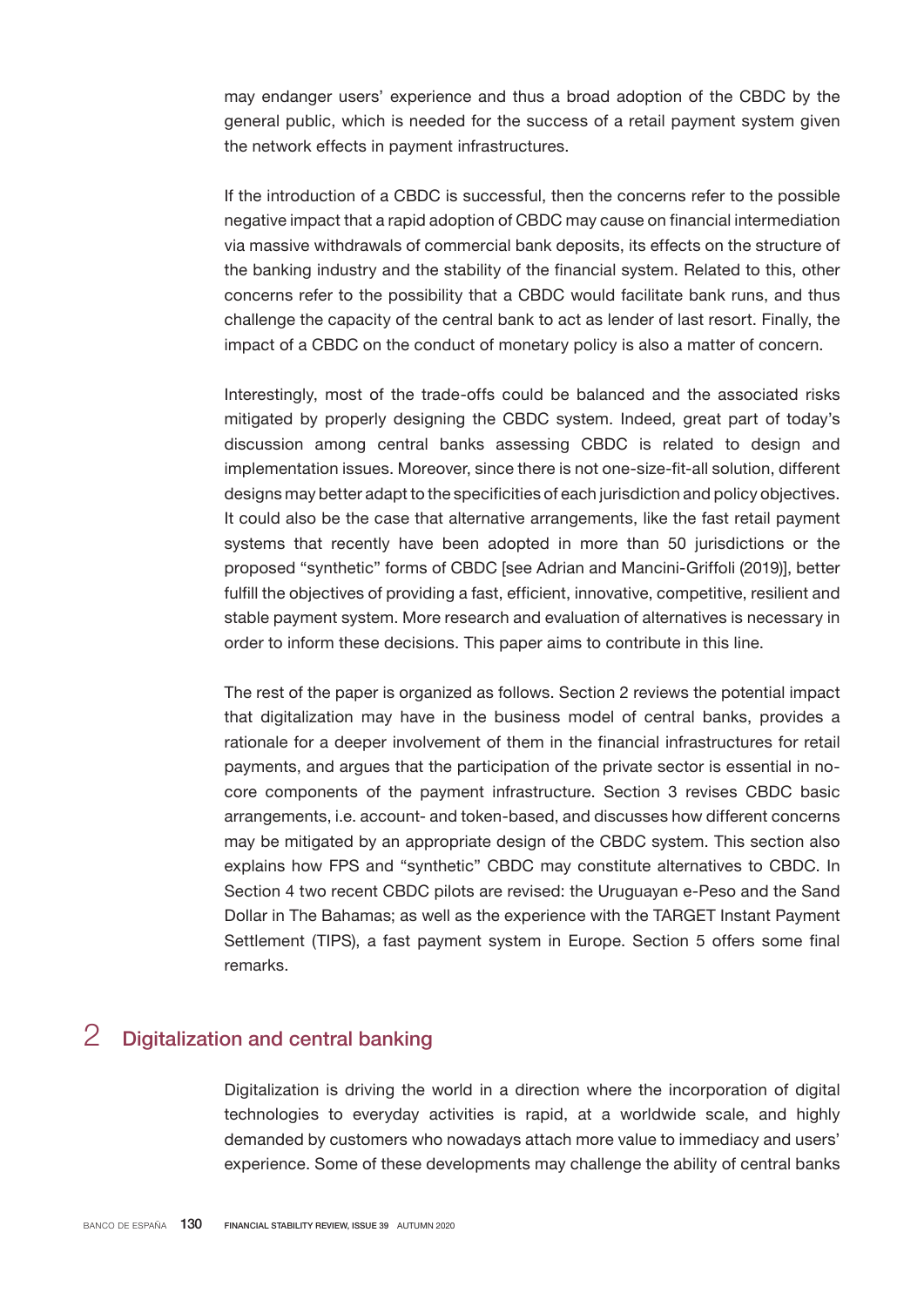to effectively fulfill their mandates towards price and financial stability, as well as to provide safe and efficient payment systems. Others, however, will represent opportunities to profit from efficiency gains and set the basis for innovation in financial services that spills over to the general public. Facing challenges and leveraging opportunities may require strategic decisions, address new risks and change the traditional objectives and business model of central banking.

Doing things the same way as before in this new digital era may be riskier for central banks than taking a proactive approach. Past experiences from other industries may help to illustrate this point. Think for instance that the use of physical letters and postcards has been substituted by emails and digital photos, with the estimated number of letter-like items sent worldwide in one year roughly equal to the number of emails sent in a single day. Paradoxically, Kodak invented the digital photo camera and went bankrupt. The company misunderstood customers' needs and their demand for better experiences taking pictures to the point that maintained its business model based on paper pictures for too long. There has been a high development and penetration of information and communication technologies. For example, companies that today are categorized as BigTechs (e.g. Google, Facebook and Amazon) did not exist 30 years ago. Today, digitalization is being prominent in the financial system. In payments, it is going even further, with a high demand for speed, better users' experiences and mobility. And looking ahead, the so-called "stablecoins" (i.e. cryptocurrencies designed to minimize the volatility of its price relative to some "stable" asset), like other crypto-assets, have the potential to enhance efficiency in the provision of financial services, but they may also generate risks to financial stability [FSB (2020)]. These developments imply challenges to the traditional business model of central banking.

In this digital era, the sole play of market forces may determine extreme-outcome equilibria in the payment system with either underdevelopment or severe threats to financial stability. On the one hand, network effects in the payment system may imply coordination problems among market participants, leading to fragmented and non-competitive payment infrastructures. On the other hand, in a retail payment system that is fully controlled by private banks, a banking problem could translate in loss of confidence in the payment system, challenging its robustness and resilience. Hence, these market failures provide a rationale for central banks' intervention in order to balance efficiency gains in normal times against potential technological vulnerabilities and loss of confidence in times o stress. Since payment systems are built on trust, a common good which is hard to construct and easy to lose, central banks have a rationale to protect efficiency and security in the payment system by acting as operators, regulators and catalysts. Hence, central banks need to be part of the new digital paradigm. They should be prepared to fulfill their mandates and ready to exploit new technologies in favor of the common good. Moreover, central banks need to be proactive in order not to arrive too late to the new digital revolution that is taking place at a global scale, to be able to continue fulfilling their mandates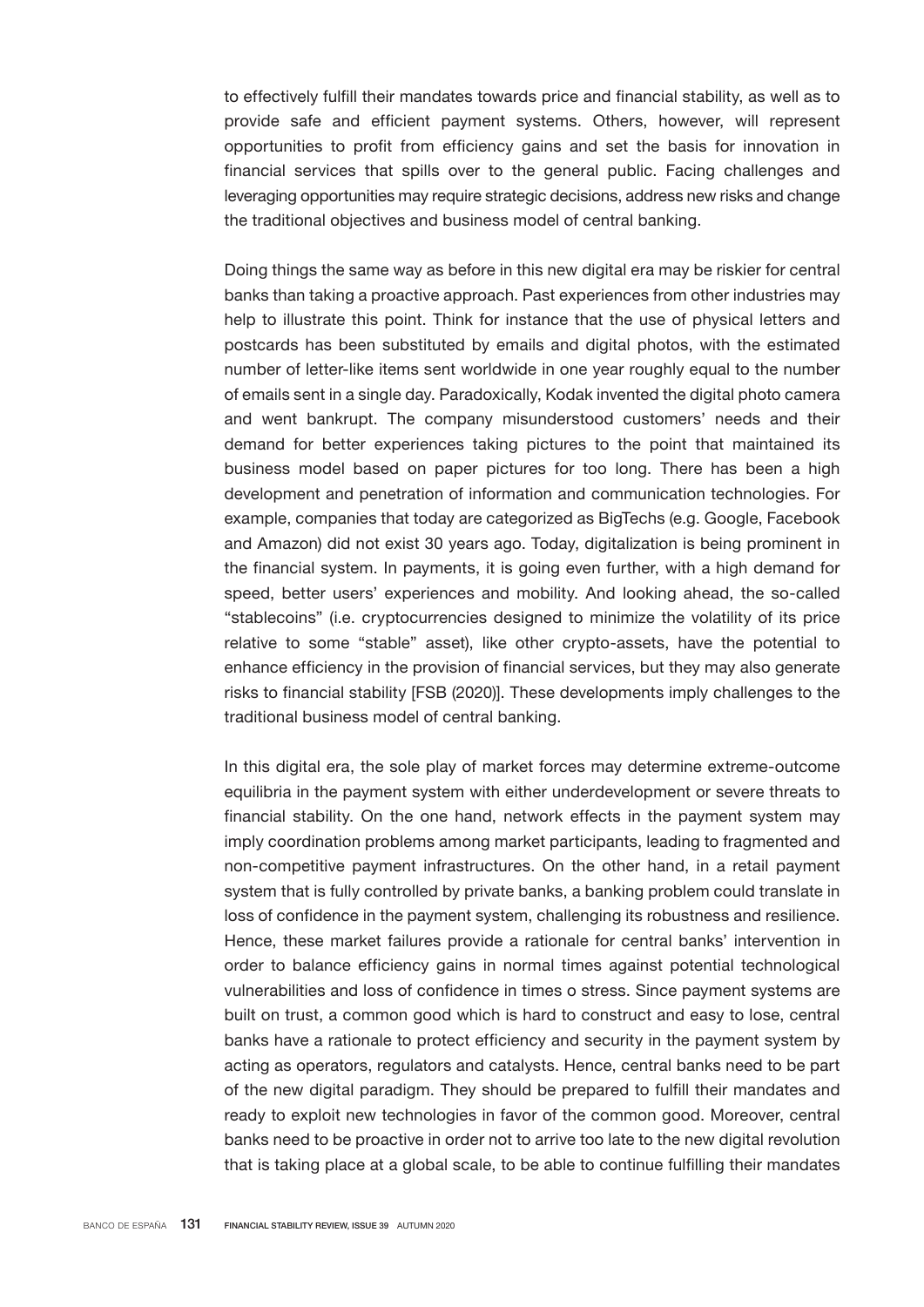on behalf of society, and to contribute to a healthy development of the financial system.

An active role of central banks towards financial digitalization would be of particular importance in jurisdictions where the private sector does not take a leading role on technological innovation. In these cases, the payment system will remain underdeveloped without the intervention of the central bank to foster competition and efficiency, as well as to facilitate financial inclusion. The central bank would also pursue an objective of increasing safety in retail payments by countering risky digital currencies that are not backed by a trusted government, as well as other private initiatives with the potential to affect the security of the payment system. These objectives could be achieved through Central Bank Digital Currency (CBDC) or alternatively with fast payment systems (FPS) that are made available for the general public. Since there is no one-size-fits-all solution, it is key for policymakers to understand the features of each arrangement and the specificities of their design. These issues are discussed in Section 3. In the rest of this section, I will dig deeper on the reasons justifying the argument that central banks should seriously consider to build and keep control of core components of retail payment infrastructures.

To start with, although commercial banks would already have in place the technology to provide a fast and efficient retail payment infrastructure, they may choose, as it happens in several jurisdictions, not to do so. Moreover, they would have the means to block access to other market participants that intend to enter the market, leading to inefficiencies in the payment system and high costs for final users. Several reasons may be behind this kind of behavior. First, non-bank retail payment providers would compete with banks' deposit-taking business and reduce their income from fees in interbank transfers and other payment arrangements that are under their control. Second, commercial banks are in a privileged situation to have a dominant position in the payment system because they have access to customers' accounts. Third, a payment system infrastructure exhibits large network effects, requires a relatively large investment and careful risk management. These features may hinder the necessary coordination among market participants for an efficient payment infrastructure to emerge as a decentralized equilibrium, leading to fragmented and inefficient payment systems. Fourth, given the importance of network effects, the rents from access to data and the sunk costs required to enter, the market equilibria could be characterized by international firms operating as nearly natural monopolies in domestic markets.

Central bank action may help to overcome these problems. For instance, a CBDC could solve the coordination problem by offering a centralized solution. It could also tame a monopolistic payment services provider by making the market for payments contestable. In turn, efficiency gains will come by lowering barriers to entry, solving interoperability problems and spurring innovation. In this regard, interoperability appears essential to level the playing field between market participants. A CBDC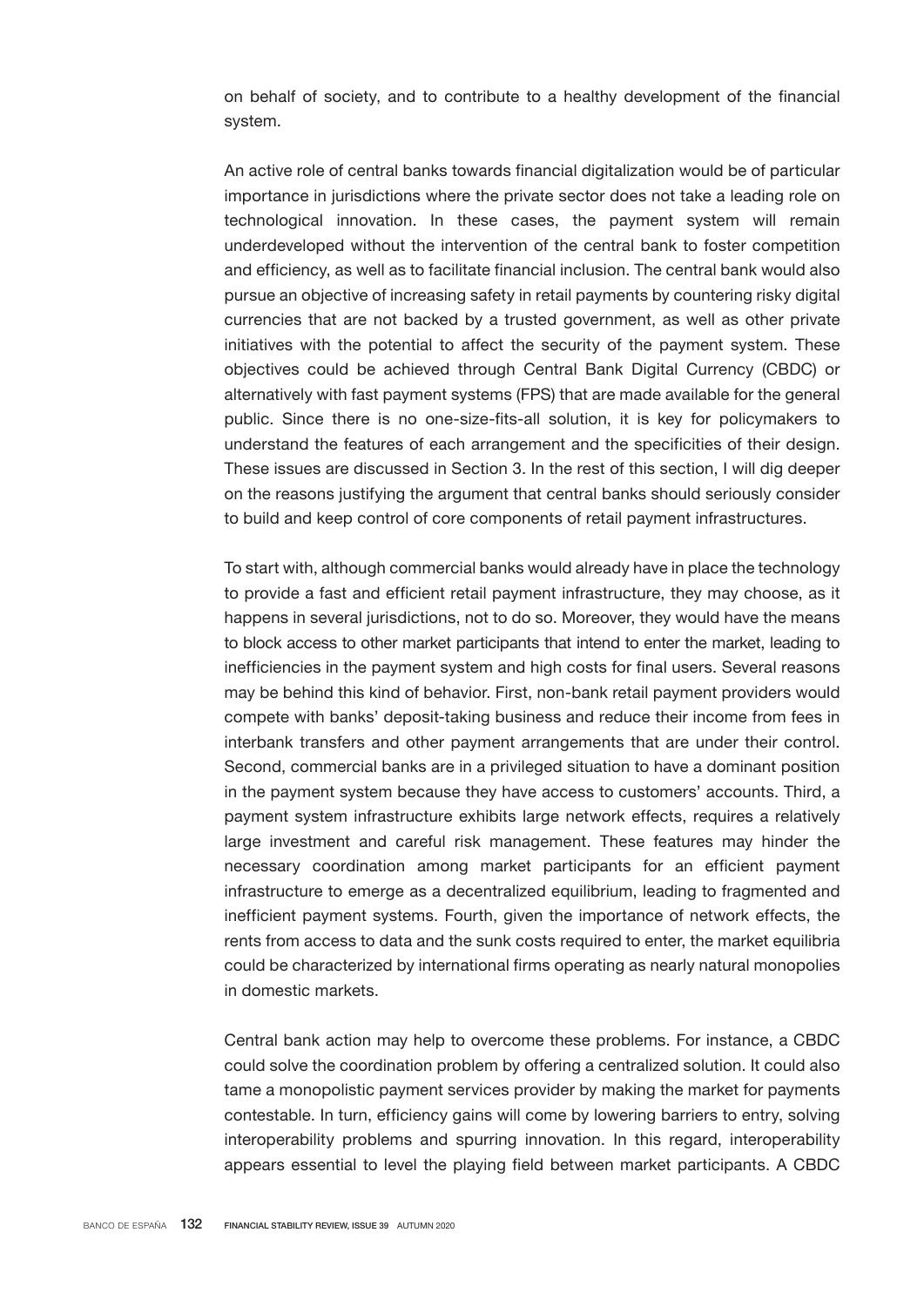may facilitate a prolific field for startups developing new products and services, e.g. digital wallets with enhanced customers' experience, and provide incentives to existing financial institutions to offer better payment products and services. Fast payment systems and synthetic CBDC $4$  may also serve to achieve this target as we will discuss in Section 3.

Interestingly, as argued by Kahn et al. (2019) economic history suggests that unless there is a competitive threat or underlying demand from the general public, traditional financial institutions will not have incentives to adopt the infrastructure that is provided by the central bank. Hence, it is crucial to generate access conditions for non-traditional financial institutions in order to generate competitive pressure to traditional financial intermediaries. In the case of a CBDC, these non-traditional institutions could be non-bank PSPs.

CBDC would only have social benefits if it is broadly used. Hence, some disintermediation would be inevitable because some switch of funds from commercial bank deposits into central bank money in the form of CBDC will occur. However, the significant and rapid movement of deposit balances from commercial banks into CBDC could have implications for their balance sheets and affect the amount of credit provided by banks to the wider economy with an impact on economic activity and, possibly, financial stability. Nonetheless, CBDC can be designed to manage the trade-off between benefits and risks; and, central banks could provide liquidity to the financial system in order to ameliorate the negative effects. Moreover, according to Adrian and Mancini-Griffoli (2019) a massive migration of deposits to CBDC seems unlikely in an environment in which bank deposits and the banking system function properly, so that the banking model as such is unlikely to disappear. Commercial banks will feel pressure from CBDC, but they should be able to respond by offering more attractive services and products.

In the other extreme of the spectrum, i.e. when the private sector has been able to solve the coordination problem and is offering digital payment solutions to the general public, intervention by the central bank may also be deemed necessary. Consider, for instance, the case of Sweden. During the last decade, the Swedish banking system developed a very efficient payment system. The success has been of such magnitude that most people today are using it through their computers and mobile phones. The use of physical cash, on the other hand, has been falling dramatically during the last years. Today, more and more retail stores are not accepting cash as a mean of payment, which is possible because cash is not legal tender. Moreover, forecasts predict that people will completely stop using physical

<sup>4</sup> Fast payment systems are infrastructures where "the transmission of the payment messages and the availability of 'final' funds to the payee occur in real-time or near real-time on as near to a 24/7 basis" [see CPMI (2016)]. Broadly speaking, a synthetic CBDC may be achieve by opening central bank reserves to non-traditional financial institutions [see Adrian and Mancini-Griffoli (2019) and Section 4.2].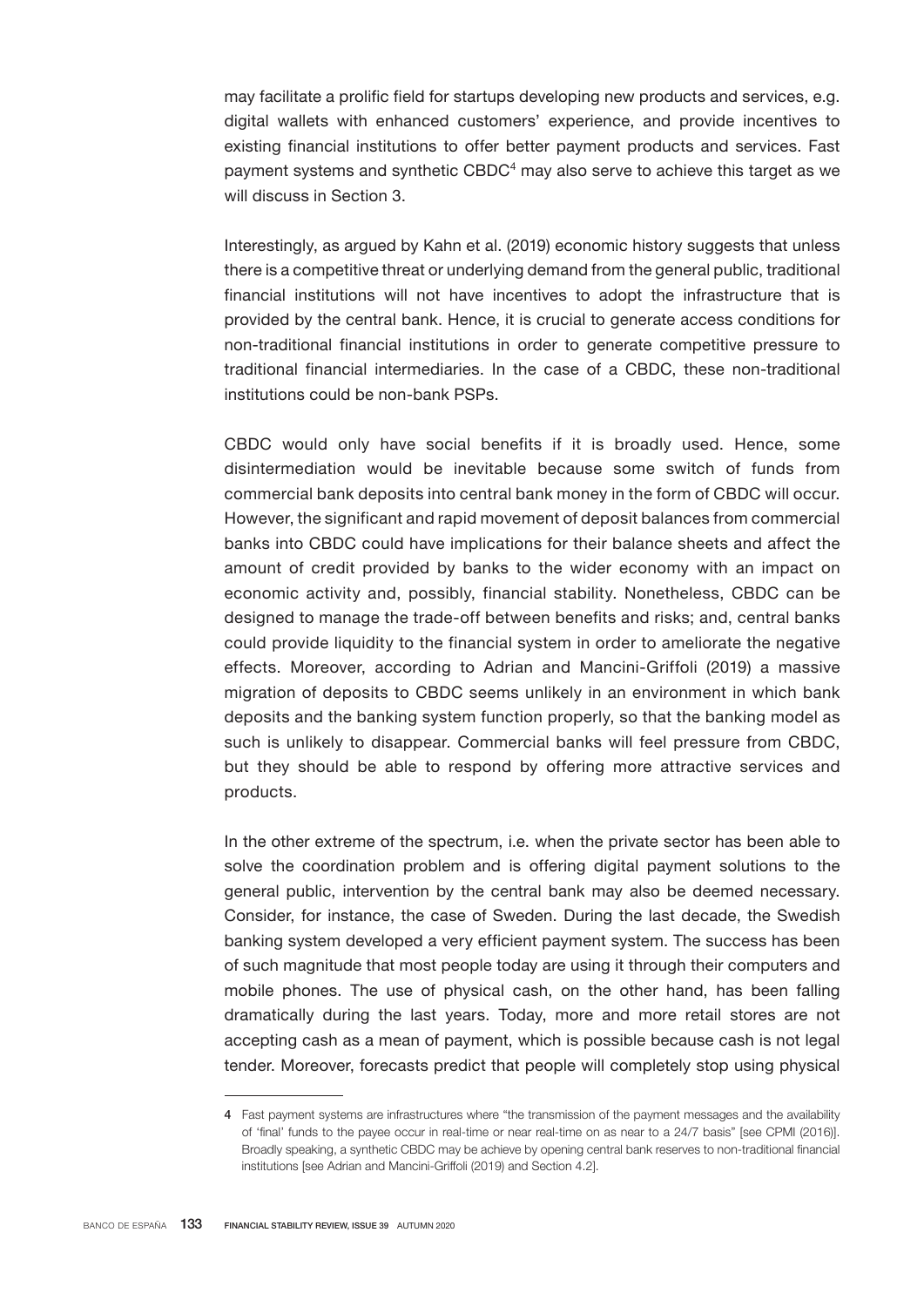cash by 2025. In scenarios like this, the central bank will face tremendous challenges to fulfill its mandates. Since the retail payment system relies completely on an infrastructure owned by private banks, any banking problem would automatically convert into a problem to the payment system, challenging its resilience and stability. Similarly, cryptocurrencies (and in particular stablecoins) would be rapidly adopted if they manage to offer a stable value and to integrate as a mean of payment in electronic trade. In this case, stablecoins could threaten cash, the payment system, consumer protection and even the stability of a financial system [Ayuso and Conesa (2020)]. Adrian and Mancini-Griffoli (2019) make the concern extensive to other forms of electronic money that are offered with private backstop. While electronic money may be more convenient than cash as a means of payment, it raises questions about the stability of the system.

While digitalization challenges central banks, it may also provide new tools to face the challenges. For example, introducing a CBDC in a cashless economy may help building an instrument that is accepted by the public and allows the central bank to offer a resilient and stable payment system that may serve as backup during a financial crisis. This strategy may have a rationale in a financial stability concern. According to Rochet (2009), public intervention needs to focus in maintaining the integrity of some parts of the financial infrastructure that are deemed "vital" to the economy. Retail payment systems may be considered to belong to this category.<sup>5</sup> Hence, protecting financial infrastructure, e.g. the one behind retail payments, becomes fundamental to make the financial system more resilient and also to reduce the need for future government intervention.

Even if central banks assume a prominent role in retail payment systems, an approach where a central bank does everything, with no private sector involvement, is unlikely to work. Both central bank and private sector involvement will be necessary to develop an efficient and safe digital payment system for retail purposes. The central bank would provide and closely oversee the strategic parts of the systems, i.e. those that are vital for its well-functioning and stability. This is the case of several FPS around the world and should be the case with CBDC. The private sector would find a level playing field to compete in the provision of welfare improving services to customers. The design principles for retail payments elaborated by the Bank of England (2020) provide a basis to achieve this type of design which is reliable and resilient, fast and efficient, and innovative and open to competition.

Overall, central bank digital currency would serve central banks as a strategic tool in order to foster efficiency and security in retail payments, as well as to preserve financial stability. They may also imply additional challenges. In several cases, these challenges would be solved via an adequate design of the CBDC system. In other

<sup>5</sup> For instance, the recent COVID-19 pandemic has shown the importance of having retail payment infrastructures that are resilient and continue operating under extreme circumstances.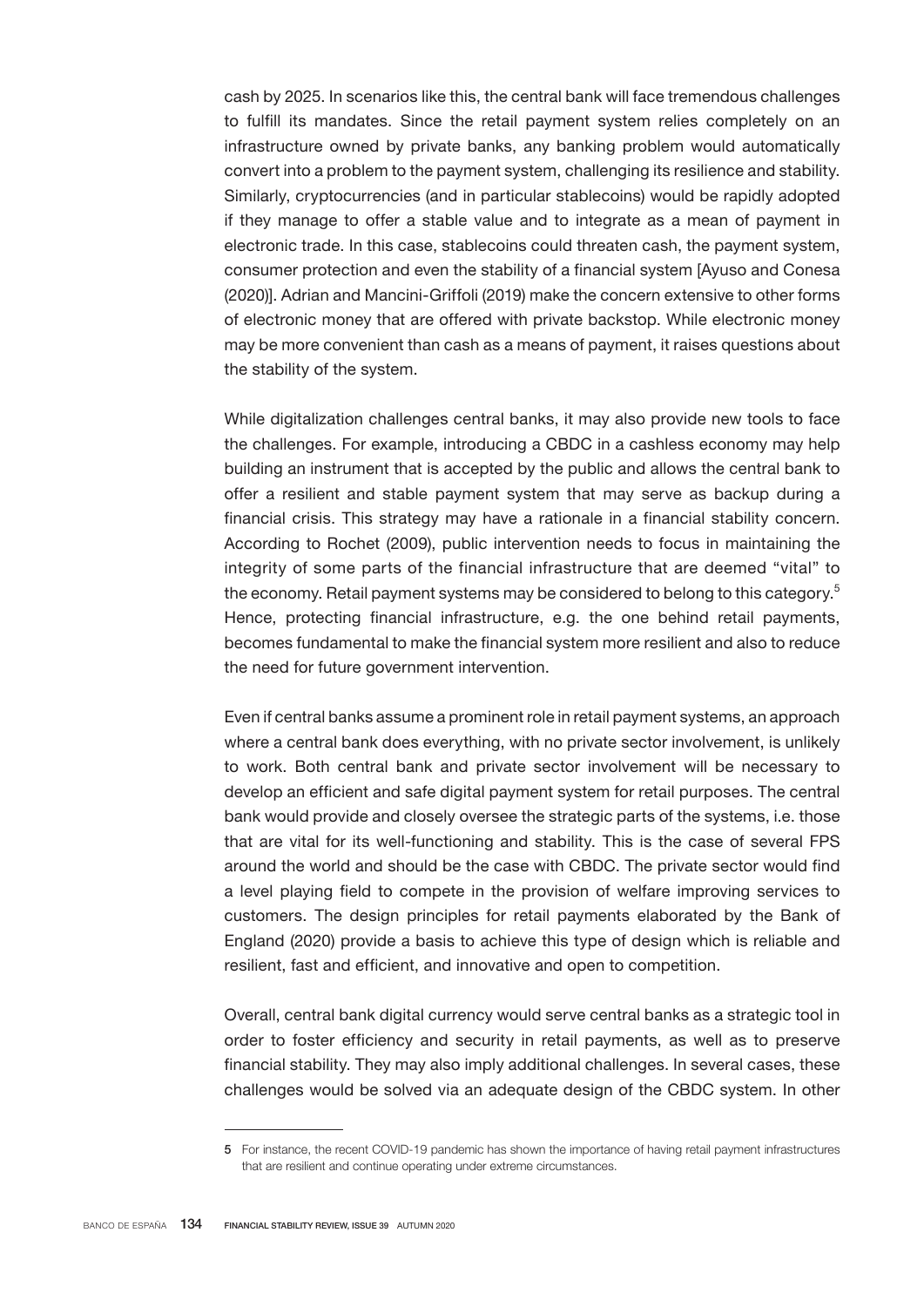cases, however, a CBDC could not be the best solution to achieve a central bank's objectives and other fast retail payment system would provide a better balance between pros and cons. The next section will analyze design features of CBDC and alternative retail payment systems.

# 3 CBDC and alternative payment systems

A CBDC could serve central banks to achieve the objectives discussed in Section 2. Other payment arrangements may do as well. This section revises the basic mechanics and implications of different types of CBDCs and alternative payment systems.

#### 3.1 Central Bank Digital Currency

#### 3.1.1 Introducing CBDC

The term CBDC is commonly used to refer to several concepts; it is not well-defined yet. However, it is envisioned by most as a new form, i.e. digital, of central bank money: it is a liability of the central bank that serves as unit of account, medium of exchange and store of value. A critical difference with existing forms of universally accessible central bank money, e.g. cash, is that CBDC does not have a physical but a digital form. And this simple difference is key to explain both the interest and the low speed of adoption of CBDC by central banks. Differently from cash, transferring digital money between two parties necessarily requires the involvement of a thirdparty. Kahn et al. (2019) argue that for this reason a digital version of cash cannot be equivalent to physical cash. Ayuso and Conesa (2020) highlight that the discussion about CBDC is complicated by the fact that the term CBDC commonly refers to both the digital representation of central bank money and its payment mechanism. Hence, an assessment of CBDC needs to be closely related to a discussion about payment infrastructures.

However, electronic representations of central bank money are already used in practice. Central banks offer digital money in the form of reserves or settlement accounts held by commercial banks, and less frequently by other financial institutions. In turn, reserves facilitated the emergence of real-time gross settlement (RTGS) systems in the 1980s to speed up wholesale payments that are now the standard around the world. Hence, central bank digital currency for wholesale purposes is not new.

The innovation would be that central banks offer digital representations of their money for general purposes, i.e. to retail users. Bech and Garratt (2017) propose a taxonomy of money, known as "the money flower", as the intersection of four key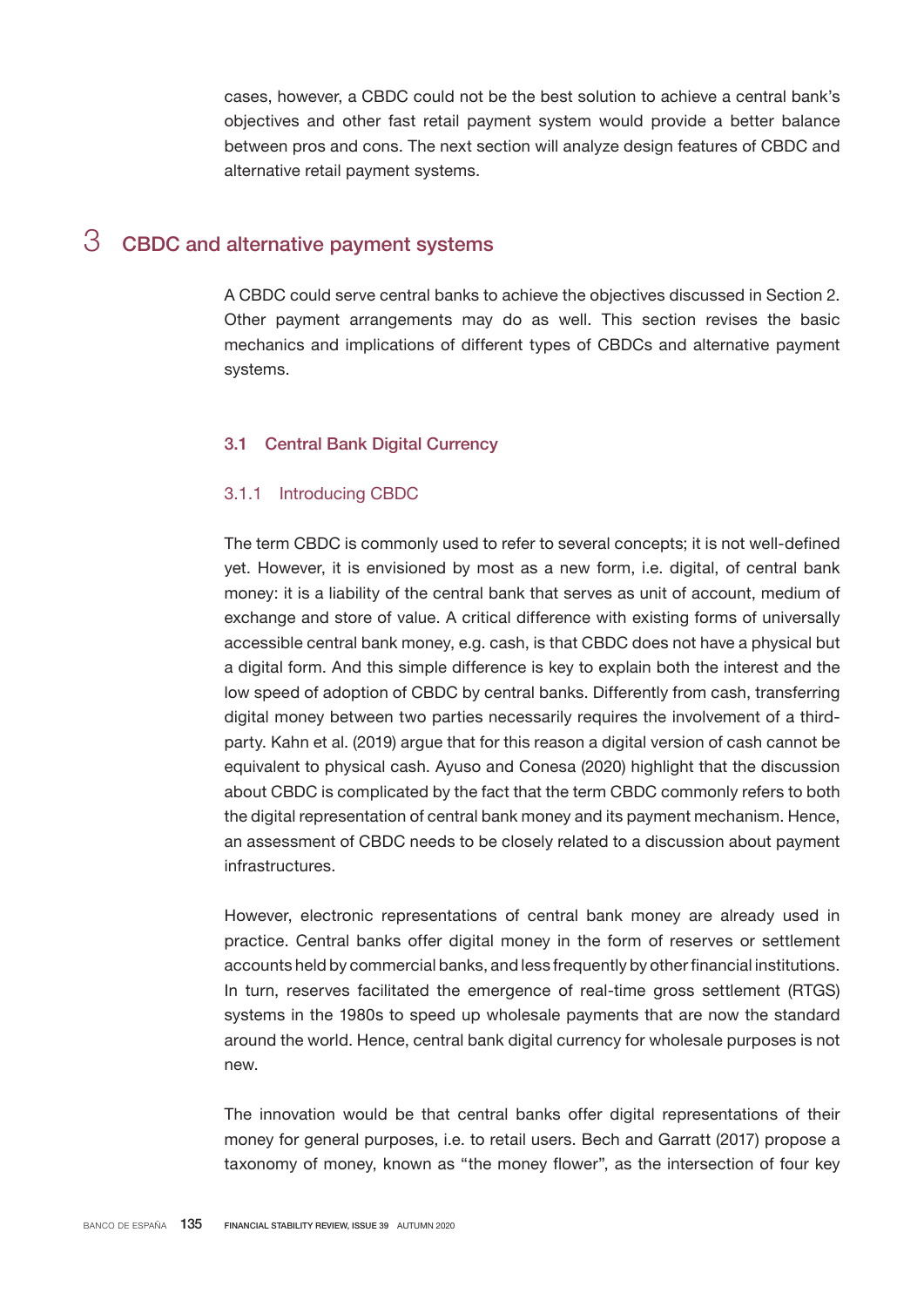properties: issuer, form, accessibility and type.<sup>6</sup> In this section, I will focus on the petal where the issuer is the central bank, the form is digital and the central bank digital money is widely accessible. The fourth property, i.e. type, refers to whether the CBDC is token- or account-based. The latter is alike the categories of object- or claim-based money in Adrian and Mancini-Griffoli (2019), who add more properties to complete what they call "the money tree" taxonomy: value, backstop and technology. Value refers to whether money serves as unit of account, a characteristic of central bank money, or its redemption is at a fixed or variable value. Fixed value redemption characterized money provided by commercial banks, e.g. payments that entail the transfer of funds from one bank account to another, and money provided by new players in the payments landscape, e.g. e-money $\bar{y}$  issued by Alipay and WeChat Pay in China, and by M-Pesa in East Africa. Backstop refers to whether the redemption guarantee is backstopped by the government, as in the case of commercial banks money, or relies on prudent business practices put in place by the issuer, as in the cases of e-money referred before. Finally, the technology may be centralized, i.e. transactions going through a central proprietary server, or decentralized by making use of decentralized ledger technologies (DLT). Choices around technology would have a major impact on the extent to which CBDC meets the overall objectives. In principle, it is not presumed that any CBDC must be built using DLT, and there is no inherent reason it could not be built using conventional centralized technology.

It is worth to remember the main characteristics of physical cash, the most recognizable form of central bank money, before going deeper into the analysis of its digital form. Cash, the notes and coins that have been in the wallets of people for centuries, are objects or tokens serving as visible and tangible representations of the liability of the central bank towards holders. As far as the central bank is truthful and large population uses the tokens, they may serve as store of value, medium of exchange and unit of account, i.e. the core functions of money. Cash has security embedded in order to prevent duplication and falsification. If those easily recognizable security features are hard to replicate, they increase the cost of generating counterfeiting tokens and reduce the cost of verification. In general, verification by the receiver of a payment in cash is cheap and instantaneous, and the physical exchange of cash is evidence of acceptance of authenticity. Therefore, cash appears to be an efficient and low risk medium of payment for transactions of relatively low value.

An important difference between physical and digital cash is the cost of counterfeiting. Therefore, according to Kahn et al. (2019), issuing digital money in token form does not follow immediately from the fact that central banks issue cash. Counterfeiting of digital tokens may happen because a valid token may be attempted to be spent

<sup>6</sup> Bech and Garratt (2017) call to the last category "technology", which I have changed to "type" in order to avoid confusion with the categories proposed by Adrian and Mancini-Griffoli (2019).

<sup>7</sup> e-money refers to electronically stored monetary value denominated in, and pegged to, a common unit of account such as the euro, dollar, or renminbi, or a basket thereof.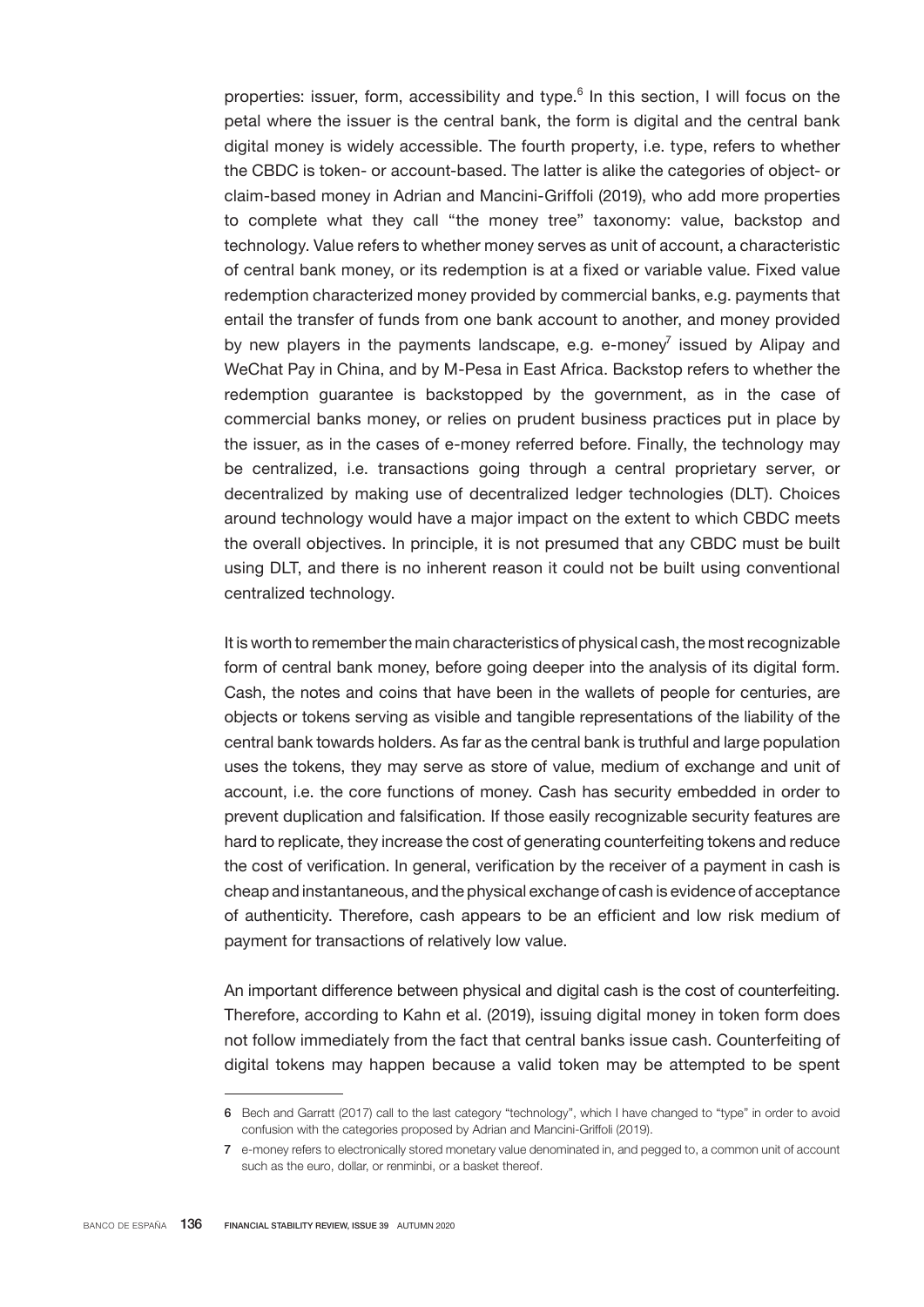more than once, a problem known as double spending. It may also occur because hackers may use unexplored vulnerabilities on cybersecurity to generate new tokens at a marginal cost close to zero. Another important difference between physical and digital cash stems from their nature. While physical cash embeds tangible and easily recognizable security features and can be transferred from hand to hand, digital cash in the form of tokens embeds non-tangible security features and need a third party, either centralized or decentralized, in order to verify the tokens and make transactions.

In turn, the need for a third party to transfer digital tokens between two parties has important implications. Apart from the threats to cybersecurity and the protection of final users' information, two risks that are present in almost all digital activities, the choice of the technology underlying the payment systems for the digital currency and the impossibility of replicating exactly all features of physical cash become crucial to make the case for a CBDC.

Regarding technology, centralized solutions that are available today may be too costly or slow to adopt compared with physical cash. This may represent a constraint to scale up a CBDC payment system. Decentralized technologies may not be a costeffective substitute [see, for instance, Chapman et al. (2017)]. Additionally, they are still in a developing stage that could question their resilience to support a CBDC, where the reputation of central banks is at stake. Moreover, interoperability of DLT or blockchain technologies with other technologies may face important challenges and require large investments. In turn, these problems may question their capacity to foster innovation and competition in some segments of the payment system where it may be desirable. Moreover, given the importance of network economies in a payment system, it could diminish the attractiveness of this type of technologies for CBDC. Auer and Böhme (2020) provide an overview of underlying trade-offs and the related hierarchy of technical design choices.

Maybe the hardest feature of physical cash to be replicated by digital cash is anonymity. In a transaction with physical cash nothing else is needed than the exchange of banknotes or coins. In transactions with digital money, however, a third party may collect information that identifies, for instance, the tokens and the identity of the payer and the payee. This information may be socially useful to enhance security in the payment system, e.g. through reversals of fraudulent transactions, and to fight money laundering and the financing of illegal activities. From an individual point of view, however, the social gains are traded off with the loss in privacy and the possibility that the information may be used for other purposes than the specific transaction in which it was generated. This trade-off may be particularly relevant for low-value transactions.

Together, the technology supporting a CBDC, the design of the payment infrastructure underlying it, and key features helping to favorably solve trade-offs like security-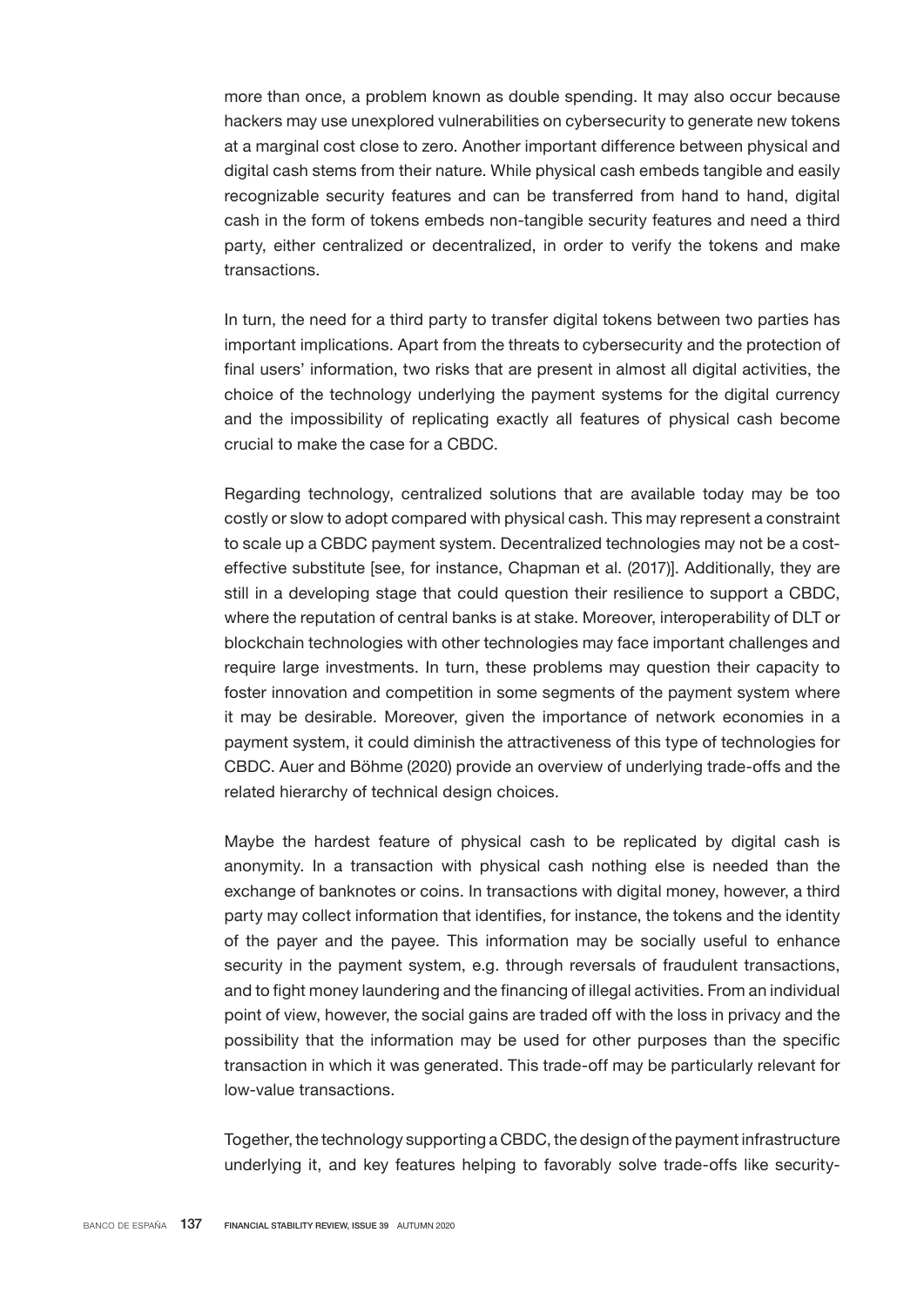anonymity, will influence the willingness of customers to use a CBDC. And this opens another front in which generally central banks do not have neither advantages nor expertise: users' experience is important but central banks traditionally do not have direct connection with the general public. Hence, private sector involvement would be deemed necessary. The design of the CBDC will also have crucial implications for innovation and the development of the payment system, its efficiency and level of competition. In addition, it will also impact other financial activities, e.g. financial intermediation. In what follows, I will analyze basic arrangements for CBDC, selected design issues and their possible implications.

### 3.1.2 Basic CBDC arrangements

Figure 1 describes the basics for User A to transfer digital money to User B in a simple CBDC system.

One possible arrangement consists of a CBDC based on accounts (represented as a central ledger at the top in Figure 1). The basic idea is not new and can be traced back to the proposal of "deposited currency" by Tobin (1985). A transaction in an account-based CBDC would resemble today's transactions between commercial bank accounts, except for the fact that accounts would be held with the central bank. In this case, the central ledger at the central bank would receive a message from User A asking to transfer the claim she has with the central bank to User B. The central ledger would check the validity of the message and the sufficiency of funds in User's A account, settle the transfer, make the funds available in the account of User B and send a message to User B confirming her claim with the central bank. As highlighted by Mancini-Griffoli et al. (2018), the exchange of information would therefore be substantial. The central bank would ensure settlement but only after verification of the identity and authority of User A to use the account, sufficiency of funds, and authenticity of User B's account.

The idea that the general public could have access to accounts at the central bank is interesting. However, it has been feasible for long time, even before the emergence of technological advances like DLT and blockchain, but central banks have not implemented it; differently from the case of wholesale deposits where commercial banks reserves at the central bank is an extended practice and generally support high value payment systems, e.g. RTGS.

Several reasons would justify that opening accounts to the general public will not be the preferred choice of central bankers. To start with, the central bank would need to directly interact with the general public, where it does not have a comparative advantage. The cost of verifying the identities of a large number of users and of managing their accounts would make the system too expensive to operate. Second, an account-based CBDC would put the central bank in a position of direct competition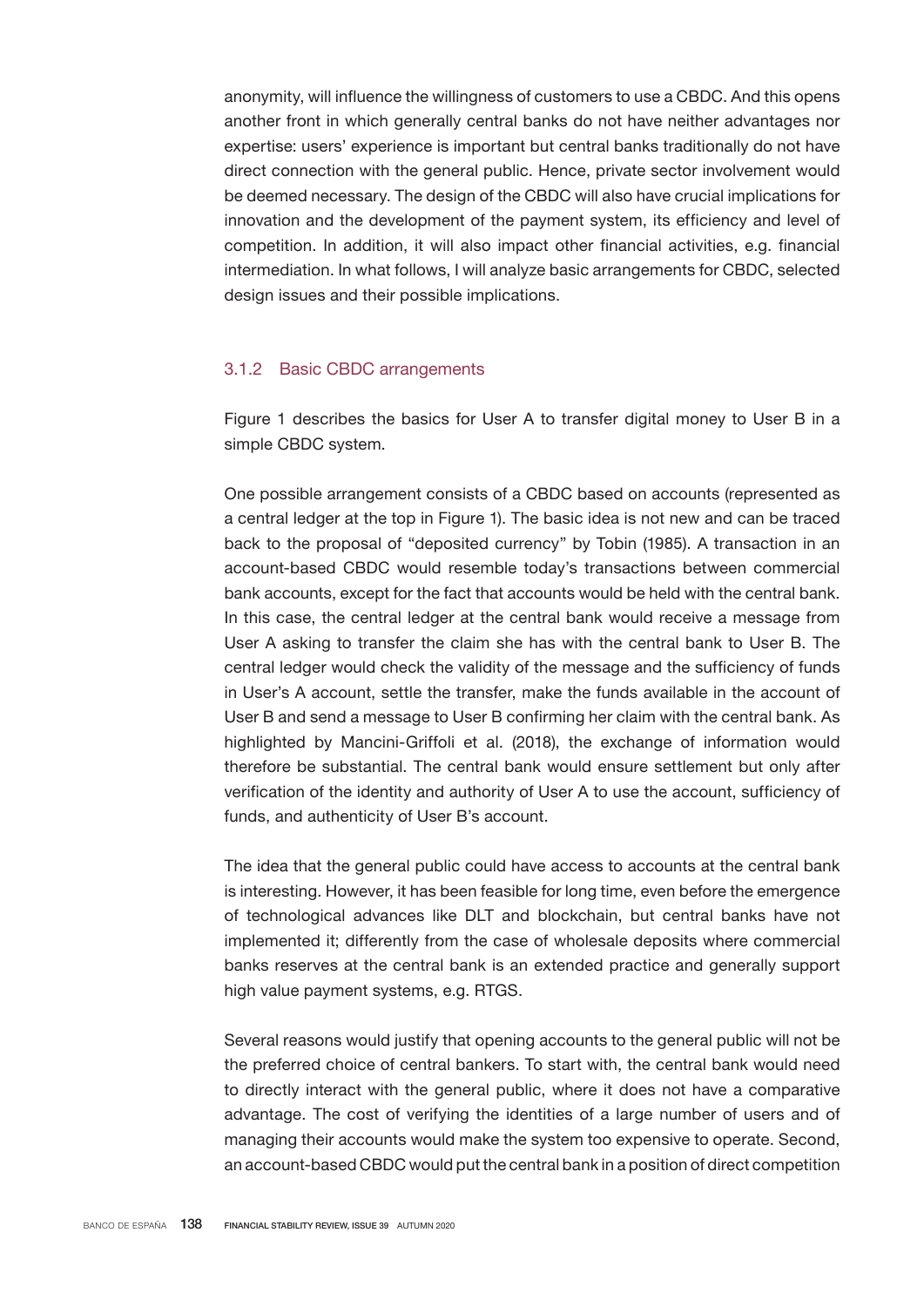#### CBDC: BASIC ARRANGEMENTS Figure 1



with commercial banks. This would imply undesirable effects on financial disintermediation with consequences on the development, competition and stability of the financial system, and in turn economic activity. Third, when dealing with final users, central banks would be relatively less customer-oriented than private companies. In addition to that, an account-based CBDC would make available to the central bank a large volume of information about financial transactions of individuals. These factors could discourage potential customers because they may assign high value to their experience using the CBDC and have concerns about their privacy.

Another CBDC arrangement involves digital tokens. In this case, and depending on the design of the system, User A will send a message requesting to transfer a token of her own to User B or alternatively will directly transfer the token itself. In the first case, tokens are stored and secured in a central repository, as in the Uruguayan e-Peso pilot described in Section 4. In the second case, tokens are stored in users' devices, alike physical banknotes in wallets. In this case the central bank issues tokens and maintains the list of outstanding tokens. When a transaction occurs, the central bank authenticates the tokens against the list, destroys the old token and issues a new one that is transferred to the recipient, as in the case of Sand Dollar in The Bahamas. The first case is representative of a centralized system and the second case of a decentralized token-based CBDC.

Technological options to develop a centralized system are larger than those to develop a decentralized one, which for the moment is restricted to DLT and blockchain technologies. A centralized system would be developed either in DLT or blockchain, possibly as a private and permissioned platform, but also in proprietary software. Differently from cryptocurrencies like Bitcoin, in the case of a CBDC there is a central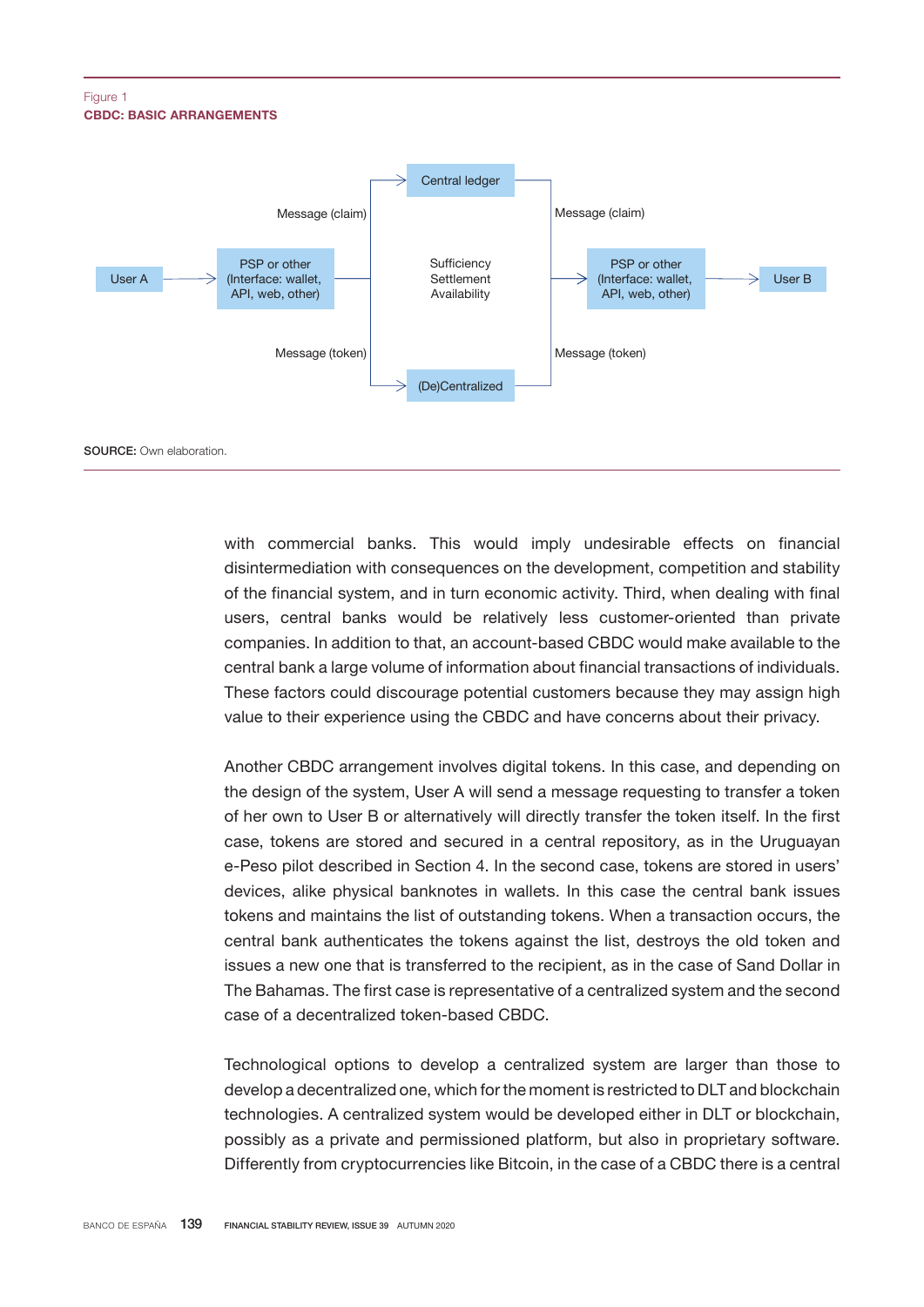authority, the central bank, with the authority to verify the authenticity of tokens as nowadays happens with counterfeit banknotes and, even more importantly, with the authority to control the quantity of money in circulation. Therefore, the key advantage of DLT or blockchain technologies, i.e. the possibility of validating tokens and then transactions without the intervention of a central authority, is of second order for the case of a CBDC. Hence, other features of the technology like cybersecurity, cost, speed and delay in verification of transactions, scalability and interoperability with other systems would gain power at the time of choosing the underlying technology for the CBDC.

It seems prudent that the core of a CBDC system is under the control of the central bank because of its importance and the risks that are involved. It is possible that some activities, like for instance maintenance, could be outsourced; but it seems crucial that the central bank keeps control not only of the minting of digital currency, but also of the central ledger in an account-based system or the technology underlying transactions in a token-based one. As discussed in Section 2, these activities are strategic to fulfill the objectives of central banking. In addition to that, central banks would also fulfill roles as regulator and catalyzer in the retail payment system.

Central banks, however, do not have any advantage in dealing directly with final users. It may be very challenging for central banks to perform know-your-customer and identification of customers, to provide support 24/7 and to offer customeroriented services. Private sector companies, however, are more efficient in doing these activities. They could provide the interface of the CBDC system to final users. Interfaces could range from digital wallets to API and web services. They could be provided by payment service providers (PSP), including banks and other institutions with access to the payment system, or other type of institutions offering CBDC's related solutions and overly services. These institutions need to be authorized by the central bank to access the CBDC system after confirming that they fulfill interconnectivity and security of information required standards, as well as other regulatory requirements. Opening this tier of a CBDC system to market competition would foster fintech development and innovation, increasing the efficiency of the system and improving the offer of products that are closer to users' needs.

The platform model proposed by Bank of England (2020) envisages the above mentioned elements. It is a token-based proposal, with a CBDC infrastructure under the control of the central bank that would process payments, providing the minimum necessary functionality for CBDC payments. Based on this basic infrastructure, private sector PSP would handle the interaction with end-users of CBDC and provide additional payments functionality through overlay services. PSP would need to meet criteria and regulation to start offering CBDC-related services. Furthermore, they should be supervised on an ongoing basis, in order to ensure consumer protection, interoperability and resilience of the CBDC system.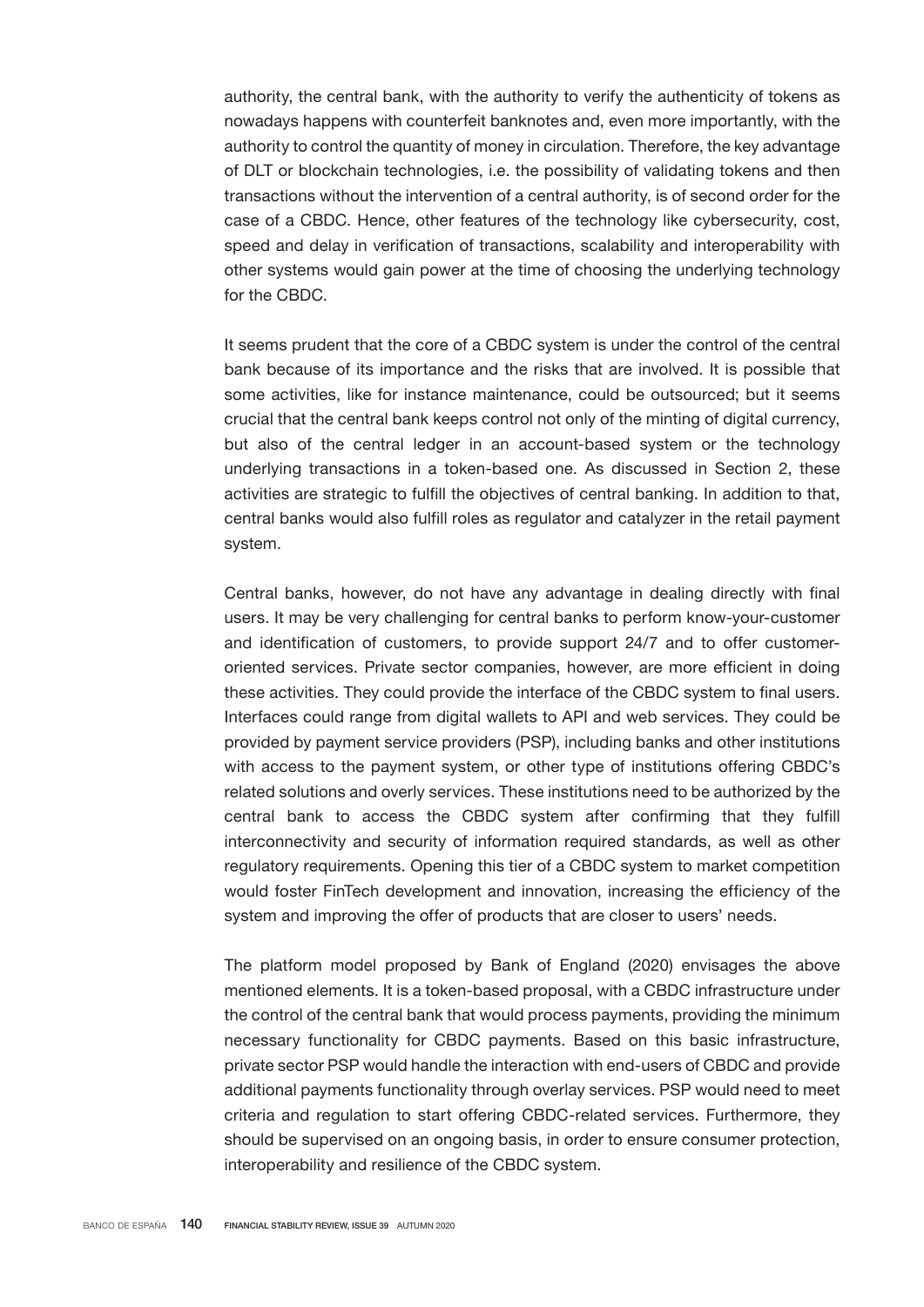#### 3.1.3 Selected design issues

Both account and token-based systems are record-keeping arrangements. There would be a large amount of information available to the central bank. Of course, it could be used for good purposes, e.g. to reverse erroneous or fraudulent operations. Nevertheless, users might have legitimate doubts about other uses that the central bank, and more generally the government, would like to do with the transactions data. There is a lawful concern for privacy and even for anonymity,<sup>8</sup> to the point that it would explain the prevalence of cash as a medium of exchange and the appeal of cryptocurrencies.<sup>9</sup> Therefore, lack of anonymity in a CBDC system would discourage users; but complete anonymity would increase the risk of serving as a vehicle for financing illegal activities.

The design of the CBDC system needs to solve the trade-off between anonymity and its risks. In so doing, there could be several elements that combined would provide an adequate balance. First, for a CBDC system to work properly it may not be necessary that the identity of users is known by the central bank when processing each single transaction. In principle, some kind of identification number for final users is needed, which need to be linked one to one with their real identities. In this case, the central bank would observe the transactions without knowing the identity of the users that are behind of them.

Second, it would be possible to track final users if necessary. For instance, the relevant information about users' identity may be encrypted, and then even if it is at the central bank, it is not directly available. Provided that the central bank is truthful and that there are clear protocols and accountability arrangements to access the information, it would reassure users about the protection of their privacy. In certain prespecified cases or under the order of a competent authority, e.g. a Court of Law prosecuting illegal activities, the files can be decrypted in order to access the necessary information.<sup>10</sup>

Third, it is of course necessary to do due diligence and know-your-customer actions. This task would be done by the institutions that are providing the interface and dealing directly with final users, e.g. PSP, as it is today the case with financial intermediaries in banking activities. In this case, if there are several PSP, the

<sup>8</sup> Garratt and Van Oordt (2019) formally show that there is a public good aspect of privacy in payments that arises because individual customers do not bear the full cost of failing to protect their privacy when are exposed to price discrimination in a dynamic framework. As a consequence, when left to market forces alone, the use of privacypreserving means of payments may be sub-optimal.

<sup>9</sup> It is worth noting that the feature of anonymity in cash was not intended but a consequence of the lack an adequate technology to identify the holder of each banknote and coin.

<sup>10</sup> In practice, similar mechanisms have worked in the past for the case of commercial banks deposits in several jurisdictions under "deposit secrecy" schemes. The information about a deposit and its depositors were legally protected from the request of third parties, included government agencies. Nevertheless, the regulator (and possibly the deposit insurance scheme) maintains encrypted sensible information about commercial banks deposits, including the identity of their owners.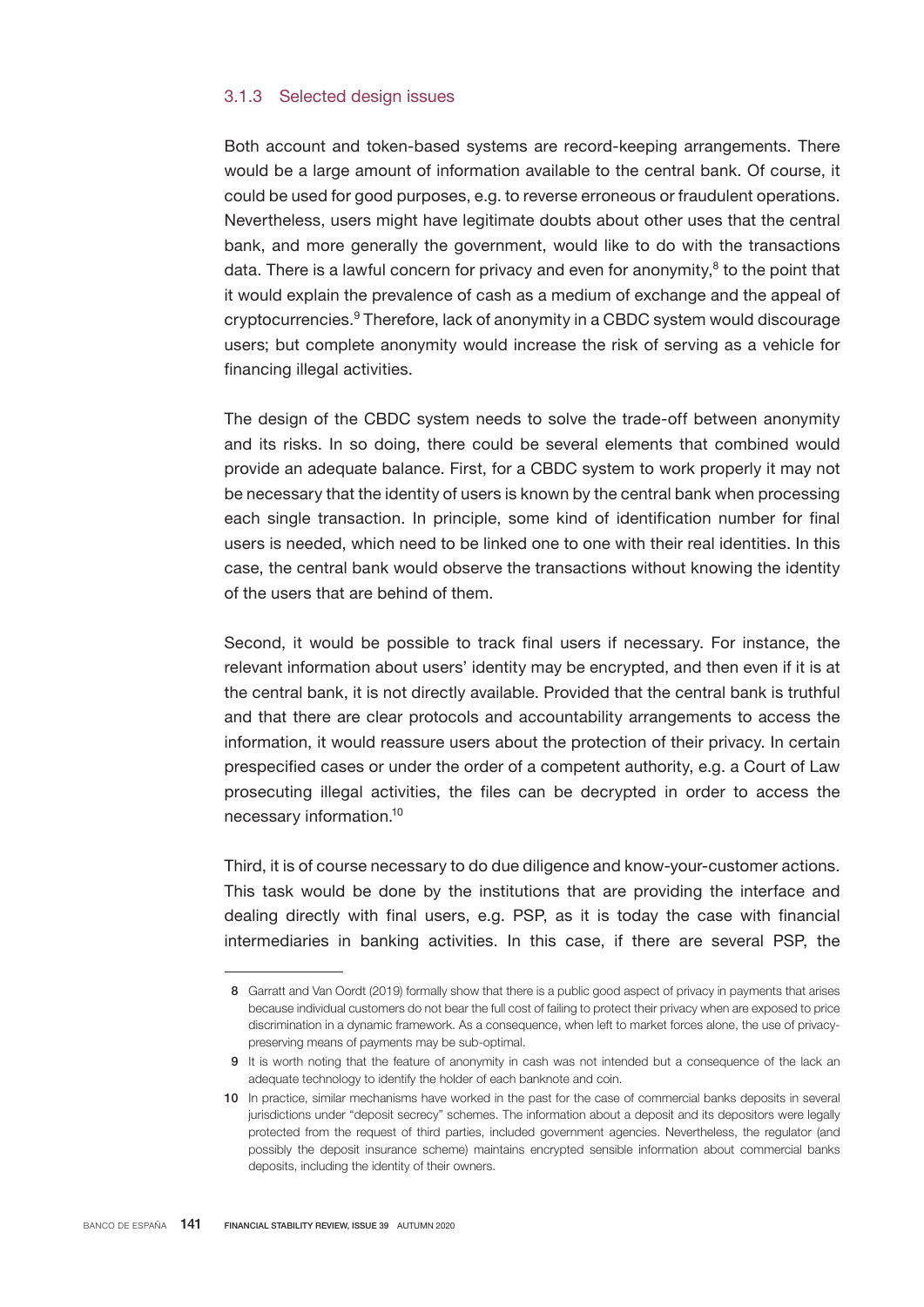information about users and their transactions will be partitioned among them. Therefore, each PSP would observe the transactions that its customers do through it but remains ignorant about the identity of the senders of transfers received by its customers and of the receiver of the transactions originated by them. It also remains ignorant about transactions made by other users that are not its customers, and even of that of their customers when are done through another PSP. This partition of information will constitute an extra layer of privacy for final users.

Fourth, a combination of the previous three elements would provide a level of privacy and anonymity that may be appealing for final users. It needs, however, to be balanced with clear protocols to persecute nefarious and illegal activities. A possibility that was mentioned before is that the information about the identity of final users and their transactions can be decrypted at the request of a competent authority, e.g. a judge or a court of justice. Interestingly, the transactional information may allow to trace back transactions completely, which may be useful for instance in AML/FT cases. Moreover, it may be used to generate automatic alerts for suspicious operations that, in turn, can be investigated by the competent authority. Therefore, traceability of operations and the generation of automatic alerts are features that a CBDC systems could offer in order to strengthen the arrangement to persecute illegal activities. These features would still be possible in a design that preserve privacy of honest users and (pseudo) anonymity.

Fifth, an additional layer of security may be introduced by setting limits, for instance, to the amount of digital money that each user can hold or to the amount of transactions in a given period. This kind of caps would discourage the use of the CBDC systems for money laundering and financing of terrorism. Other potential advantages have to do with the reduction of the risk of a user losing large amounts of digital money in a hypothetical case of a security failure, as in the case of losing banknotes from our pockets. A drawback of introducing limits would be the potential for bad users' experience in those cases where the limits are too low compared with their needs. However, this could be circumvented via financial innovation. For instance, a possibility is the development of products allowing to split relatively large transactions into smaller ones as to be processed through several PSP. In addition to foster innovation and improve users' experience by allowing a variety of products that better accomodate users' needs, this kind of innovation would also increase competition among PSP.

Last but not least, the limits would reduce the disintermediation concerns that are associated to the potential of massive migration of bank deposits to CBDC. Yet, the possibility of aggregating payments for some users, possibly with higher fees than in the case of transactions below the caps, would increase contestability to financial intermediaries in the market for deposits, pushing a reaction to reach a new equilibria, possibly with the outcome of better services to customers like, for instance, the association of bank accounts with the CBDC payment system. In this case, the CBDC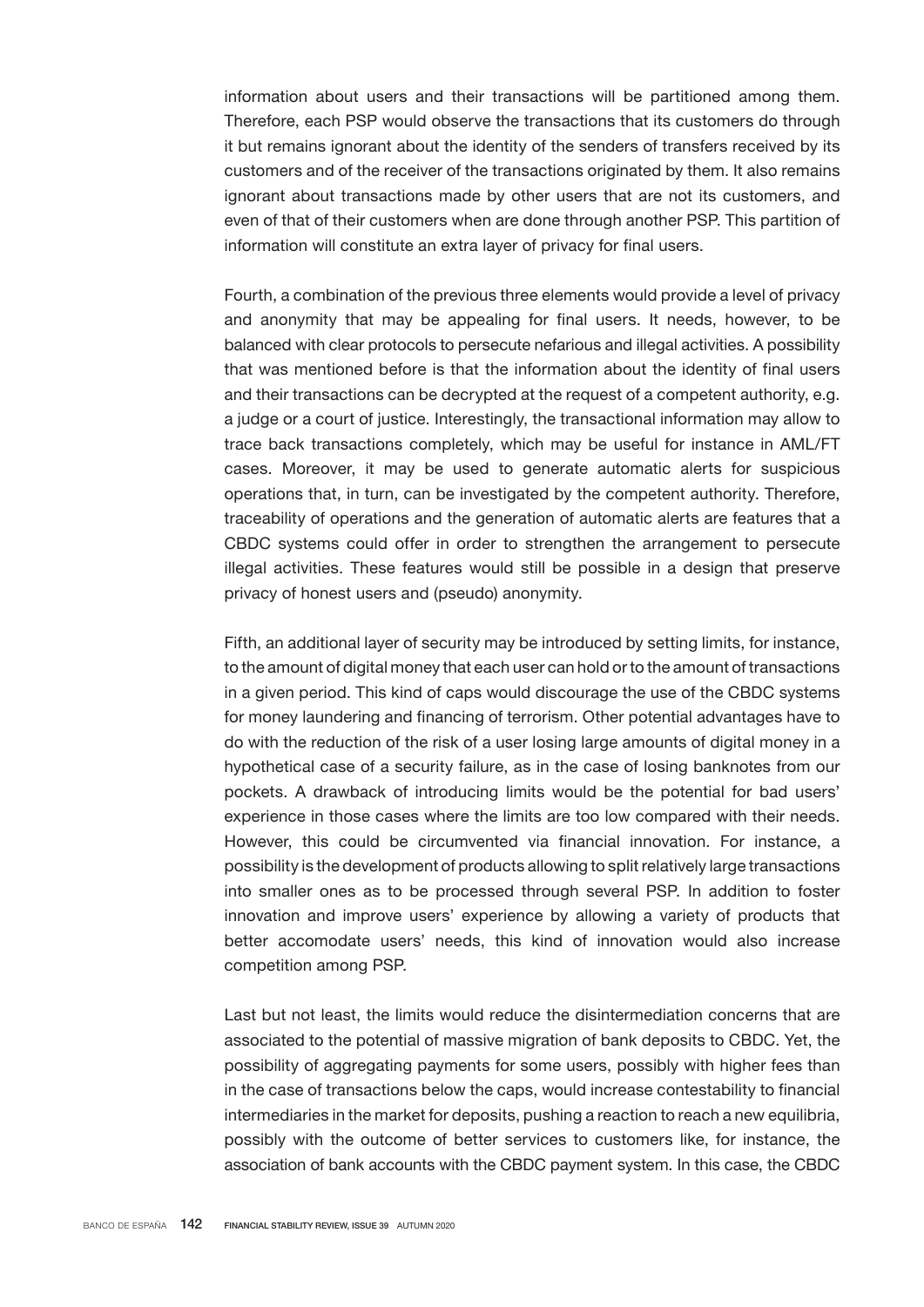system would waterfall to associated commercial bank accounts those amounts exceeding the caps in digital wallets.

Summarizing, the design of the CBDC system would have deep implications for its security and adoption by users. It would also affect the competitive behavior in the payment system but also in the market for financial intermediation. Moreover, a potential competitive disadvantage of central banks in dealing directly with the general public would be circumvented by a design that involves competition between the payment services providers offering the interface for the CBDC system. Other aspects of design would foster innovation and competition in this segment. Overall, the system should be simple and transparent.

#### 3.2 Alternatives: Fast retail payments and synthetic CBDC

Before introducing a CBDC it is worth to evaluate other possibilities to fulfill similar objectives. Under some circumstances, fast retail payment systems (FPS) may represent a potential alternative to CBDC. These systems have been developed in many jurisdictions.11 Bech and Hancock (2020) argue that as a result of information and communications technology improvements and (more recently) consumer demand, domestic payments are increasingly convenient, instantaneous and available 24/7. The improvements began to emerge in the 2000s and their diffusion mirrors that of the RTGS systems that emerged in the 1980s [Bech et al. (2017)]. Initially these innovations were limited to making the front end more convenient, but more recently innovations have started to address the back end and have increased the speed of retail payments.

As in the case with CBDC, in a FPS "the transmission of the payment messages and the availability of 'final' funds to the payee occur in real-time or near real-time on as near to a 24/7 basis" [see CPMI (2016)]. Also as with CBDC, FPS are payment infrastructures that facilitate payments between users at multiple PSP rather than just between the customers of the same PSP. This feature focuses on open systems, where users can access the payment system through any number of PSP; this includes, as in the case with CBDC, banks. There are, however, several differences. Maybe the most important is that a FPS does not need central bank money in digital form in order to operate.

Figure 2 shows the basic arrangement of a FPS. User A starts a transfer through the interface provided by her preferred PSP. This PSP checks the sufficiency of funds to be transferred, differently from the case with CBDC where it is the central bank that does this check. Then, the PSP sends the payment message through the payment

<sup>11</sup> According to Bech et al. (2020) currently, 55 jurisdictions have FPS, and this number is projected to rise to 65 in the near future.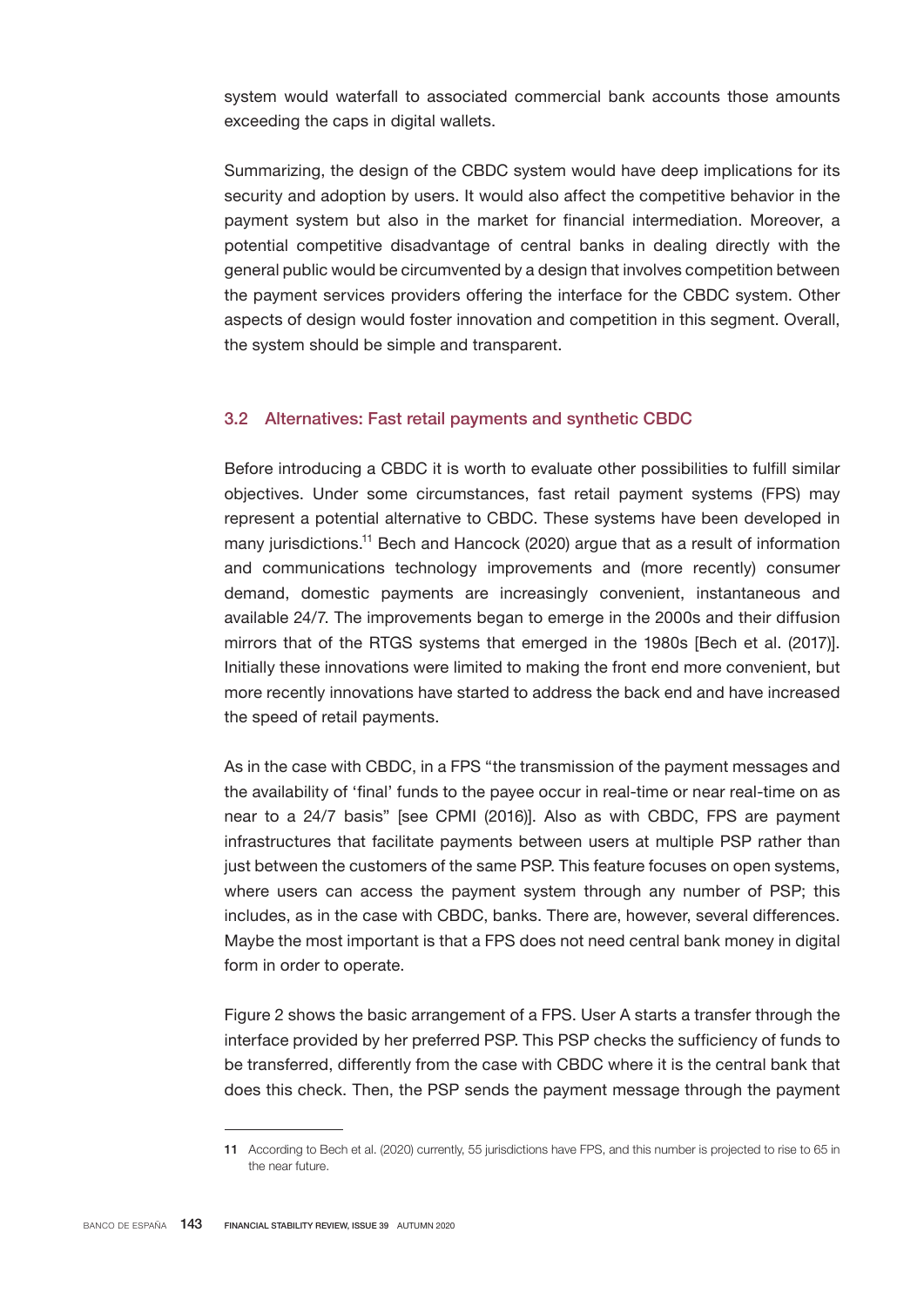#### FAST RETAIL PAYMENTS AND sCBDC: BASIC ARRANGEMENTS Figure 2



infrastructure. In the other extreme, the PSP of the payee receives the message and makes the funds available to User B. The payment infrastructure would be operated by the industry, generally as a consortium of PSP, or provided by the central bank. Interbank settlement would either be done immediately after receiving the payment messages or deferred, which would imply certain degree of risk assumption by participating banks. And the central bank could or could not be involved in the settlement process. I will consider these differences with CBDC in the rest of this section.

A privately owned payment infrastructure may emerge as a coordinated effort by PSP in a jurisdiction. In practice, this coordination effort generally results in the interconnection between those PSP and the existing or enhanced core clearing and settlement systems. Payment infrastructures often exhibit significant network economies, as well as economies of scale and scope. This would explain why the adoption of a fast payment system is typically not solely an individual decision. Rather, it tends to be a decision that requires coordination and collective decisionmaking as argued by Bech et al. (2017).

Collective decision-making by an industry consortium in order to solve the coordination problem behind the implementation of a fast payment system is often complicated and time-consuming. The involved parties would weigh the short run costs more than the potential, uncertain and difficult to quantify long term benefits, and refrain to implement the infrastructure, possibly leading to underdevelopment in the retail payment system. Therefore, getting incentives for the private implementation of a fast payment system may require a catalyst or strong outside incentives, potentially from the public sector.

Incentives could also steam from inside the private sector, for instance, as a strategic reaction to other PSP increasing competition and making the payment system contestable. In this case, part of the PSP community may find it worth to implement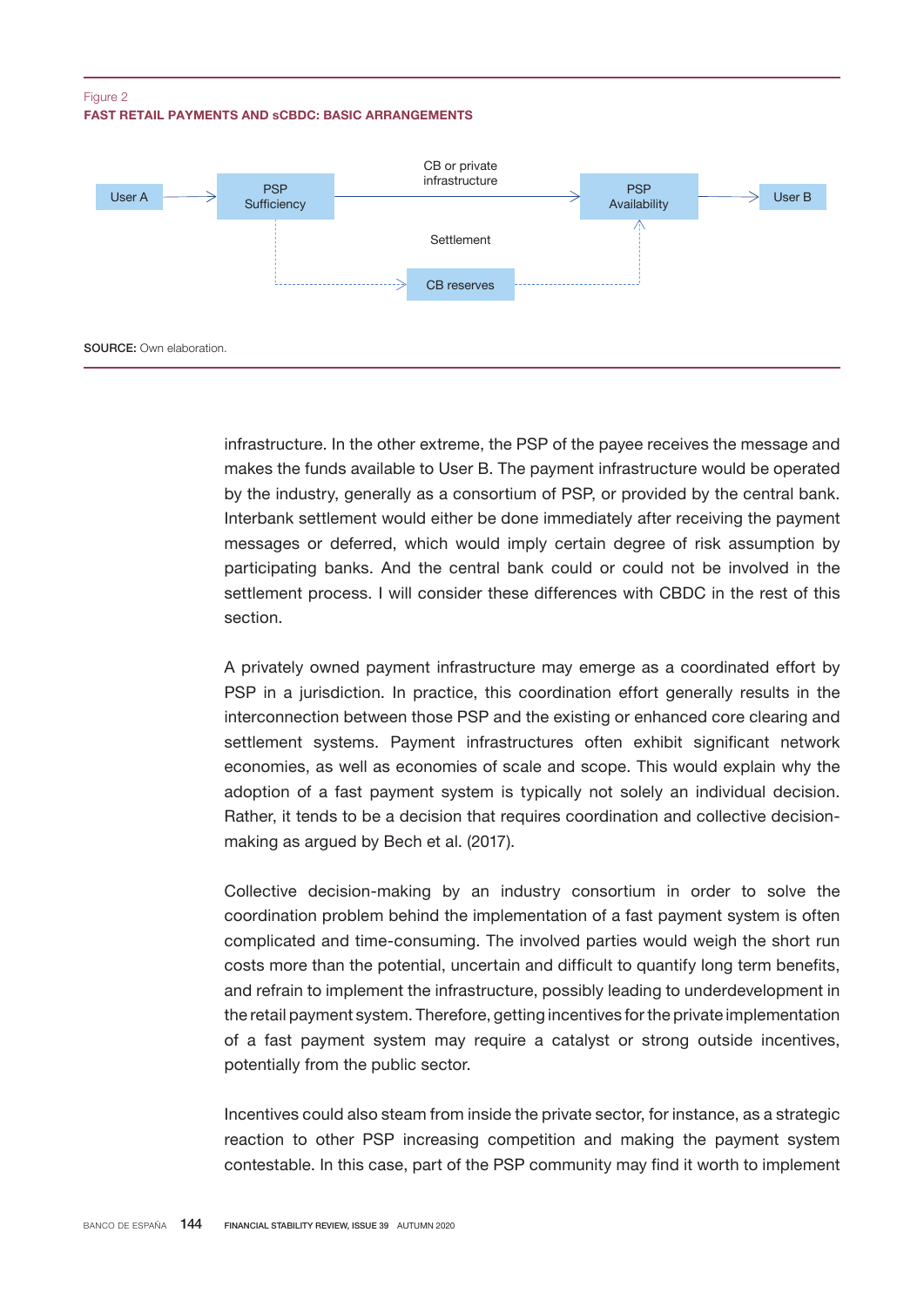a fast payment infrastructure in order to gain a competitive advantage. Since broad coverage of end users is important to realise the benefits of these payment services, which have strong network effects and require relatively large investments, private implementation by a part of the PSP community in a jurisdiction would lead to imperfect competition in fast payments. Again, public intervention will be deemed necessary. This time, in the form of competition policy to tame a monopolistic payment infrastructure, to facilitate the interconnection among infrastructures in an oligopolistic market structure, to guarantee access to third parties, e.g. new entrants like Fintech companies, to protect customers from abuse, and to foster efficiency in the payment system.

Alternatively, a fast payment system could be owned by the central bank, which is likely to consider monetary and financial stability issues. For instance, in a situation of financial stress like a banking crisis, a fast payment system under the control of the central bank would have the advantage of being easier to maintain operative than in the case that this infrastructure is operated by banks. A central bank would also be in a better position than the private sector to evaluate the potential benefits of fast payments such as the scope for improving services, to satisfy customer needs, and the prospect for future innovation. The possibility of a central bank to take such long-run factors into account, i.e. financial stability, development and innovation, could provide a rationale to consider adopting a strategic view in the implementation of fast payments. At this point, it is worth noting that the very same reasons would justify implementing a CBDC. In this regard, both CBDC and fast payment systems are alternative ways for a central bank to keep control over critical infrastructures in the digital era.

A fast payment system of a central bank would provide a fast, highly secure and resilient technology infrastructure. It may work alongside the RTGS service and provide the minimum necessary functionality. Hence, as in the case of a CBDC, this infrastructure could serve as the platform to which private sector PSP would connect in order to provide customer-facing payment services. Moreover, PSP could also build additional functionality that might be provided as a value-added service for some or all their users, increasing competition and improving users' experience. Also as in the case of a CBDC, PSP would be subject to appropriate regulation and supervision in line with any risks they might pose.

In a privately-owned fast retail payment system the transmission of the payment message and the availability of funds to the payee occur in (near) real-time. It could be the case that the system works with fund settlements among PSP in real time as well. In other words, after funds have been debited from the payer's account, an interbank settlement takes place prior to finally crediting the account of the payee. In this case, credit risk among PSP participating in the system is negligible, but there is important liquidity risk because each PSP requires sufficient liquidity to support real-time settlements of fast payments. However, fund settlement among PSPs does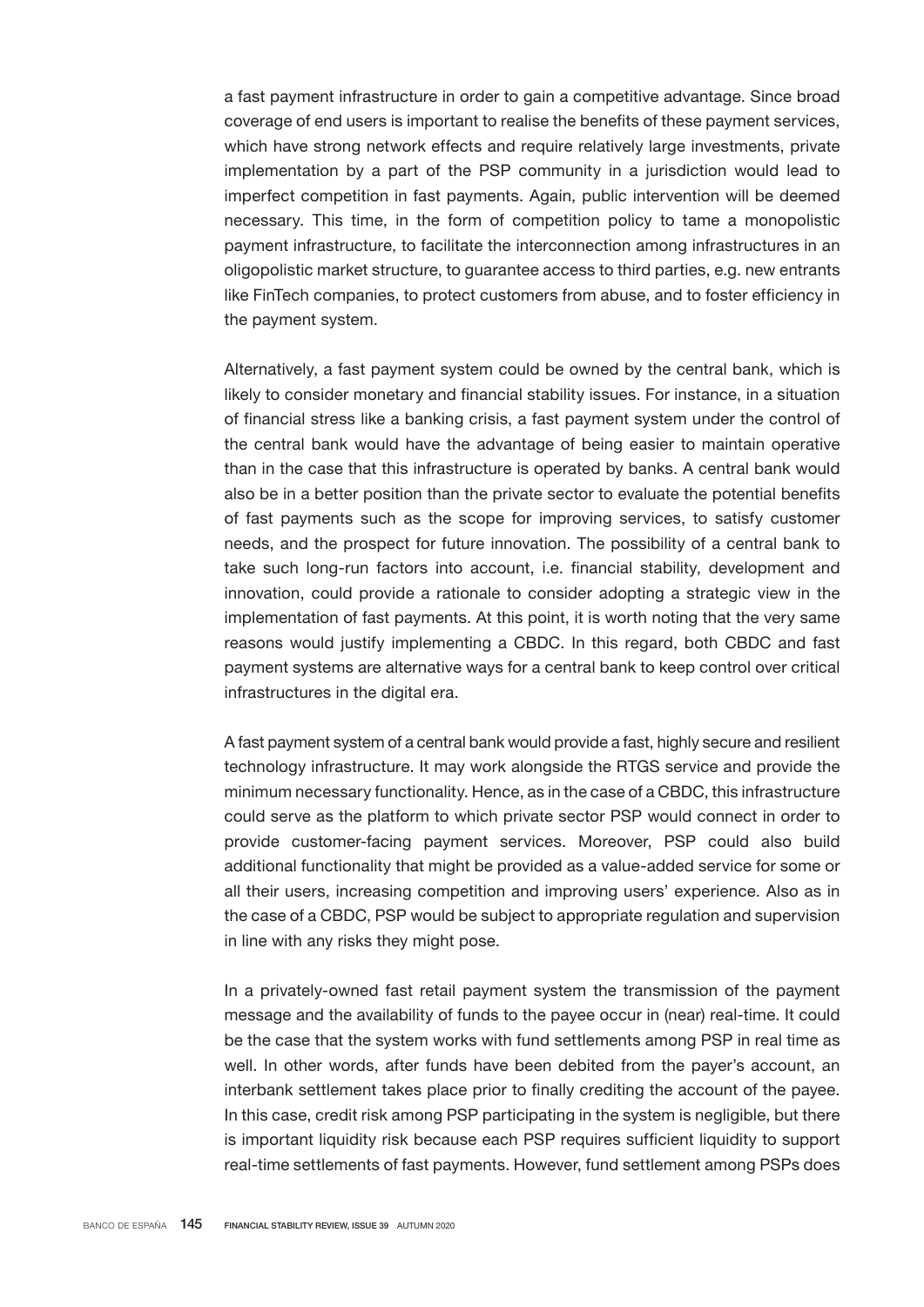not necessarily need to occur in real-time and with every payment order, but it could take place at pre-specified times during the day and in batch mode. In deferred settlement, liquidity risk is smaller, but PSP carry credit risk because in each transaction the payee's PSP advances the funds to the final user before inter-PSP settlement occurs. In practice, a variety of tools can mitigate this risk, including prefunding of positions, a maximum limit on the net position between two PSP, and collateralization of debit positions [Bech et al. (2017)].

The central bank would have a role on the settlement process of a privately-owned fast retail payment system. Nowadays commercial banks hold accounts at the central bank that allow them to settle payments by transferring perfectly safe funds in a digital form, i.e. central bank reserves. Adrian and Mancini-Griffoli (2019) propose to extend access to central bank reserves to non-bank PSPs. The ability to hold central bank reserves would allow non-bank PSPs to overcome credit and liquidity risk involved in the settlement process. It would also provide a level playing field because no single market participant has an advantage in allowing payments among customers, and interoperability in payments is ensured. Offering selected non-bank PSPs access to central bank reserves, though under strict conditions, could raise risks. Requiring non-bank PSPs to hold the totality of users' funds at the central bank in the form of reserves would mitigate them. In this case, non-bank PSPs would be financial institutions that cover hundred percent of their liabilities with central bank reserves, i.e. narrow banks that facilitate payments but do not lend to the private sector.

Adrian and Mancini-Griffoli (2019) argue that central banks in some countries could partner with PSPs to effectively provide what they call "synthetic" CBDC, or sCBDC. Differently from the full-fledged CBDC model described in Section 3.1 and the FPS provided by the central bank discussed above, under a sCBDC model the central bank would only offer the settlement platform to payment service providers other than commercial banks by providing access to central bank reserves (it is represented in dashed lines in Figure 2). Other parts of the retail payment system will be responsibility of the private sector PSP, in particular managing customer data and performing transactions in a fast payment system.

As in the case of a FPS, in a sCBDC system there is no central bank money in digital form that is made directly accessible to the general public. Central bank reserves will be made accessible to non-bank PSPs, as it is the case today with commercial banks, but it will not be accessible to the general public. Nevertheless, Adrian and Mancini-Griffoli (2019) argue that as soon as non-bank PSPs issue their digital money backed one for one with central bank reserves, then final users essentially hold and make transactions in a central bank liability.<sup>12</sup> Hence, the possibility of

<sup>12</sup> From a legal point of view, however, it may be important differences on the rights that have a holder of a sCBDC with respect to those that have the non-bank PSP that is allow to make bank reserves at the central bank.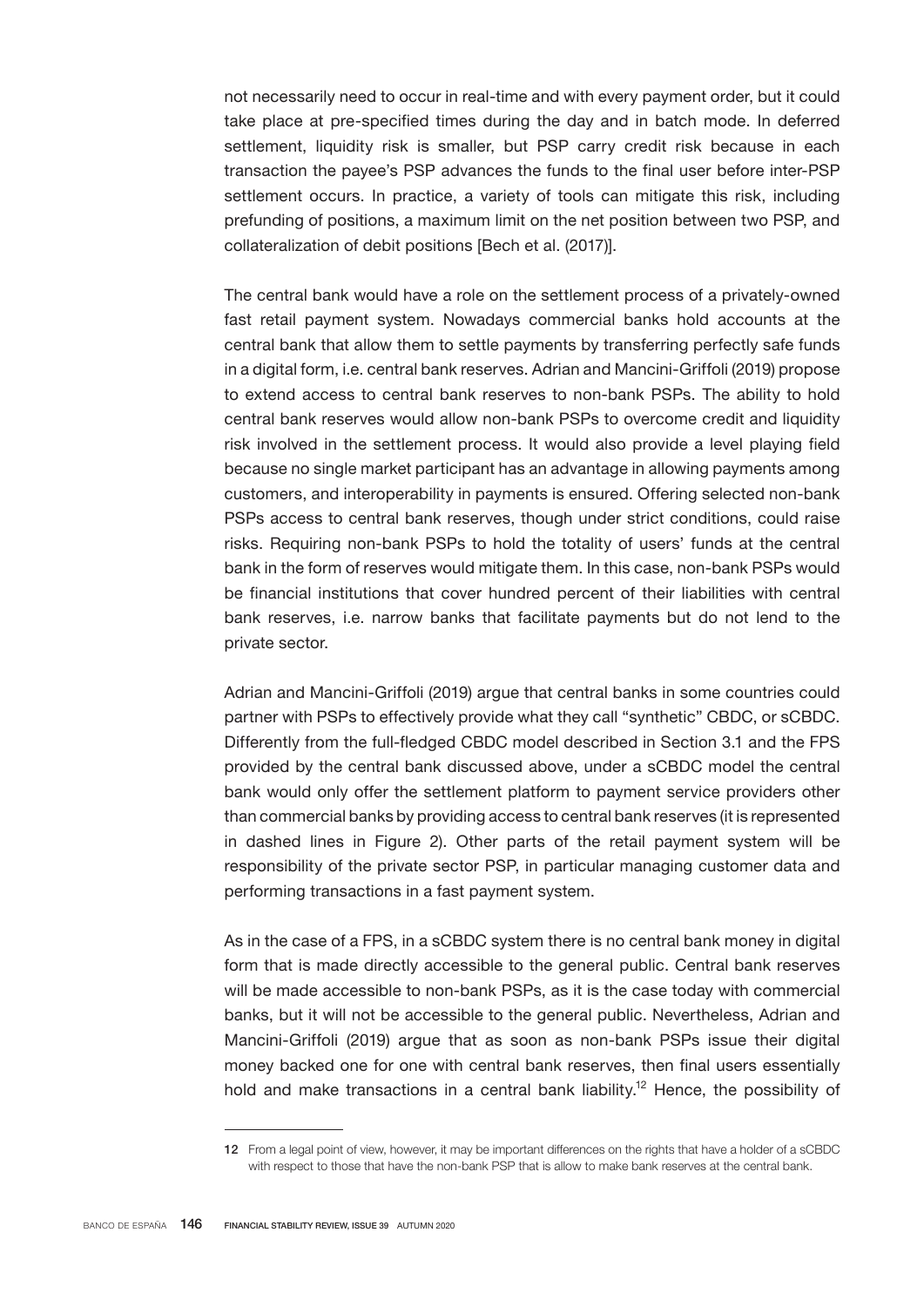transacting in central bank reserves with a hundred percent reserve requirement, i.e. like in a narrow banking scheme, is a way to synthetize central bank digital currency.

Summarizing, fast retail payment systems and synthetic forms of central bank digital money could achieve similar objectives than a full-fledged CBDC. Selecting among the options and determining specific design issues imply to seriously consider the market failures to solve and the advantages and risks of each system in the framework of existing public policy objectives. The balance could imply the optimality of different arrangements depending on the characteristics of the payment systems.

## 4 CBDC pilots and FPS experiences

With regards to CBDC, there is no one-size-fits-all solution. As highlighted by CEMLA (2019), the introduction of a CBDC needs to be preceded by an in-depth analysis of the design issues that must better serve for each central bank. In this section I review two experiences with retail CBDC for domestic use in Latin America and the Caribbean: the CBDC pilots of Uruguay, called e-Peso, and of The Bahamas, called Sand Dollar. They share some design features like, for instance, a tiered architecture with the core system under the control of the central bank and third parties leading with final users. They have, however, deep differences on the underlying technology and other characteristics that we will discuss in what follows.<sup>13</sup> The section ends with the revision of a recent experience with a fast payment system: the TARGET Instant Payment Settlement (TIPS) offered by the Eurosystem since late 2018.

#### 4.1 e-Peso

A digital currency issued by the Banco Central del Uruguay (BCU), called e-Peso, circulated in Uruguay between November 2017 and April 2018. e-Peso is legal tender currency issued by BCU, alike physical Uruguayan Pesos banknotes, in a digital form. This section describes the main features of the e-Peso pilot.<sup>14</sup>

The preparation of the pilot started several years before the first e-Peso was put in circulation in late 2017. In 2014, BCU was approached by The Roberto Giori Company, a firm specialized in money security, with a preliminary proposal to create legal tender digital money which is secure and reliable. Then, legal, information security and technological aspects were evaluated to be sure that the relevant risks were under strict control. Risks include financial and legal ones, but also reputational risk

<sup>13</sup> This section profits from the peer review effort of CBDC pilots done the CBDC Working Group of the Forum of FINTECH Experts at CEMLA during 2019-20 (see <https://www.cemla.org/fintech/english.html>). I would like to thank Chaozhen B. Chen from the Central Bank of The Bahamas for fruitful exchange, as well as Raúl Morales, Pablo Picardo and José Luis Vázquez for your contribution in that effort.

<sup>14</sup> This section is largely based on Bergara and Ponce (2018).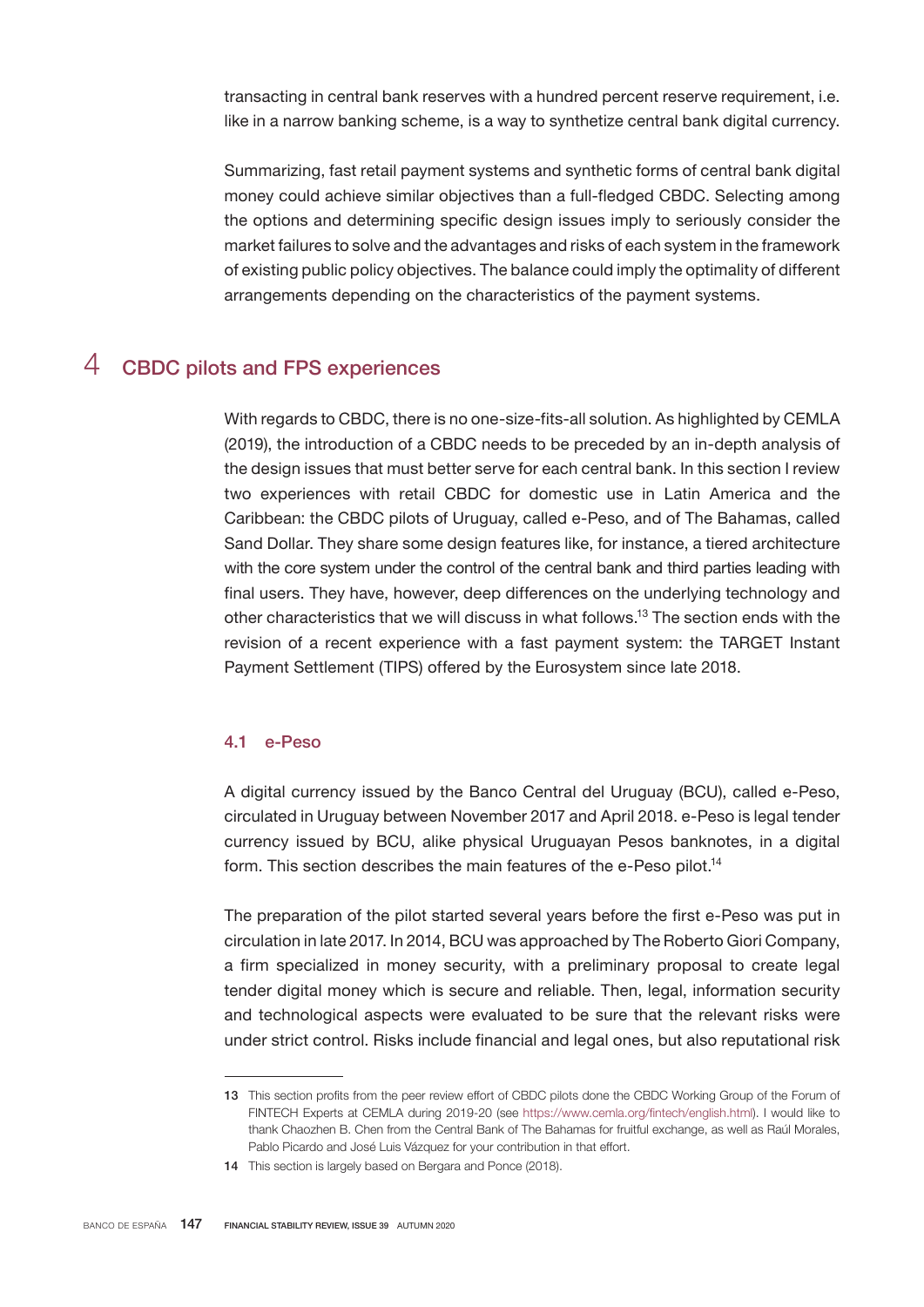that was a matter of particular concern. Several measures were undertaken to reasonably mitigate cyber risk and to make sure that the system provides adequate standards regarding security of information. Other risks, e.g. financial and reputational risks, were reasonably hedged through detailed contracting with the participants.

The e-Peso system involves several participants. In addition to Banco Central del Uruguay, who mints the digital e-Peso tokens, and The Roberto Giori Company, who provides the core payment system for them (Global Solution for Money Technologies), there were four more participants in the pilot: the state-owned telecom company, Antel, provides the telecommunication network. IBM provides data storage services, management and control of e-Pesos transactions.<sup>15</sup> It also provides support to customers through a call center. Inswitch Solutions, a Uruguayan fintech specialized in mobile financial services, provides the interface for the management of users, transfers and transactions. Final users need to register through Inswitch, which performs due diligence and know-your-customer. Moreover, digital wallets keep linked to the mobile phone SIM card of the owner. Finally, Redpagos (a payment service provider with branches all around the country) offers cash-in and cash-out services, i.e. exchanging physical banknotes by e-Pesos and vice versa. In addition to these participants, final users include individual customers and retail businesses.

A series of caps were incorporated in the pilot in order to generate a controlled environment for risk management. To start with, e-Peso circulated by a limited period of time: six months. The issuance of e-Peso bills was limited to 20 million Uruguayan pesos. The number of users was limited to 10,000 mobile phone users of Antel. More precisely, the first 10,000 users that install the e-Peso application and register to the pilot could make transactions. The maximum balance in e-Pesos wallets was set to 30,000 Uruguayan pesos (equivalently to 1,000 US dollars) for final individual users and to 200,000 Uruguayan pesos for retail business registered in the pilot. Finally, the system allows two kind of digital transactions: peer-to-peer transfers among final users and peer-to-business payment between final users and registered retail businesses.

The core e-Peso system has two components. First, a "digital mint" under the control of the central bank generates the e-Peso notes and uses cryptography to provide security. Digital notes are then tokens. Nevertheless, the system needs a second component to operate and e-Peso could not be transferred directly among final users without being validated in this second component: "a digital vault". This vault holds e-Pesos in individual, encrypted and anonymous digital vaults that are linked one-to-one with final users' digital wallets. Hence, e-Peso is nor purely token-based neither account-based in their classical definitions: tokens need to be centrally validated and there are not accounts but vaults. Interestingly, the partition of information allows providing (pseudo) anonymity to transactions since final users are

<sup>15</sup> During the pilot the management of the e-Peso payment system was outsourced to IBM, but this is matter of evaluation in the aftermath of the pilot due to the importance of keeping control of it by the central bank.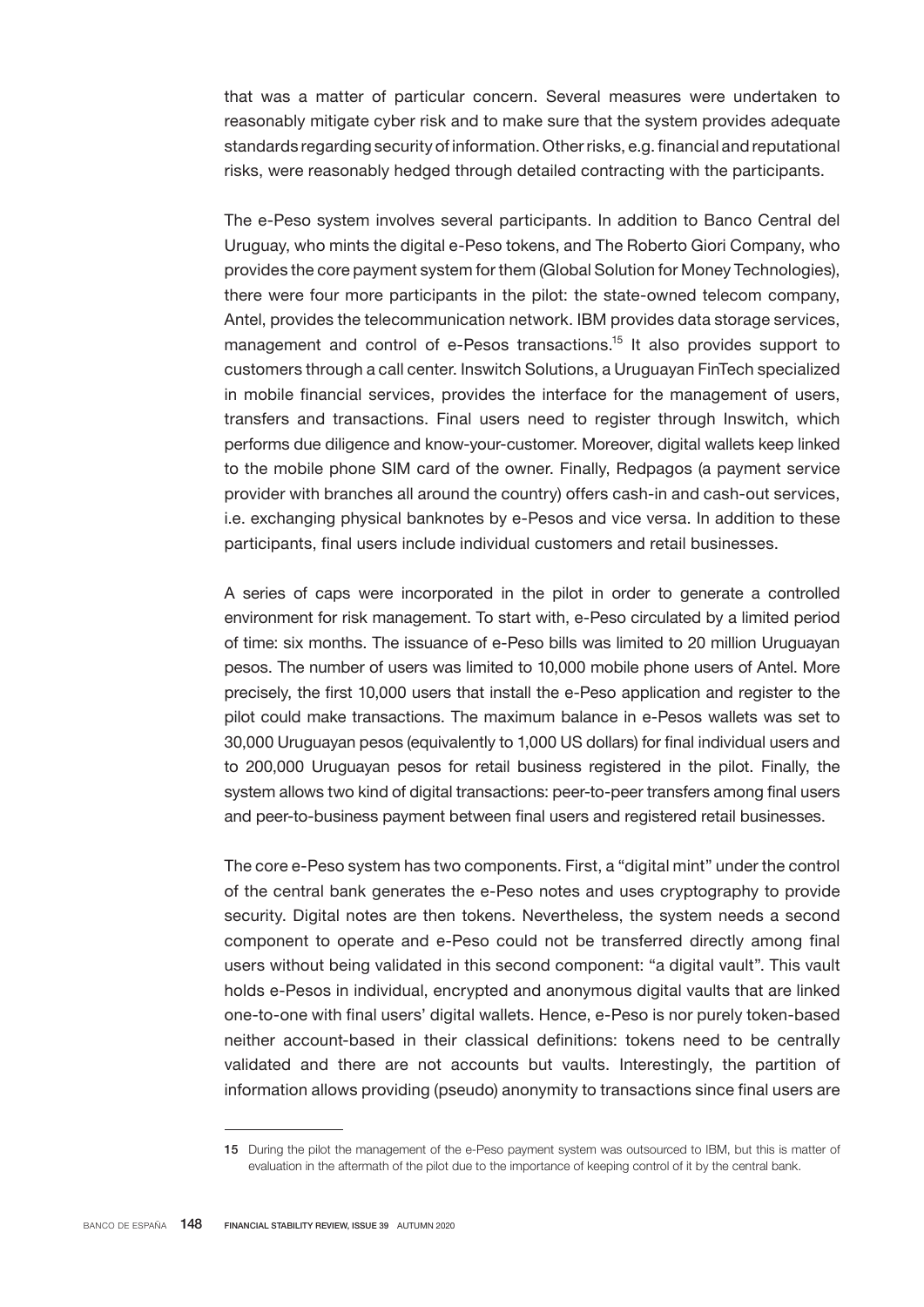just identified through their telecom provider and digital wallet, but they are anonymous in the core system. Nonetheless, transactions can be traced back and the identity of users revealed under the authorization of a competent authority, e.g. a court of justice.

Other features of the e-Peso system are as follows. First, the system provides instantaneous settlement on a 24/7 basis. Second, the e-Peso system uses internet as the principal channel and the USSD telecom protocol as secondary authentication method, enhancing security, and as a contingency channel. The e-Peso pilot did not feature off-line transactions, but without access to the internet transactions were processed on-line via the USSD protocol. Third and related to the previous point, in the e-Peso system users can make transactions without an internet connection or even without a smartphone. Fourth, e-Pesos are secured at the core system even if users lose their mobile phones or their digital wallets password. This also enhances security with respect to physical banknotes. Fifth, each e-Peso bill will have a unique serial number (through cryptography) and specific denomination. These features are aimed to improve security because they help to prevent double spending and counterfeiting. Nevertheless, they could increase the technical requirements of the system when the e-Peso denomination in a particular wallet is not appropriate to make the transaction.

The e-Peso pilot helps to evaluate many aspects of the technologies for CBDC, and central bank business models applied to the payment system. It was also useful to visualize tentative answers to relevant questions about the impact of a CBDC. For instance, a matter of concern refers to the impact of e-Peso on banks and other financial institutions. During the e-Peso pilot, banks were deliberately kept out of the pilot in order to have a firewall to keep risks under control, but several banks approached the project manager asking to be allowed to participate. Banks seem to visualize profitable business opportunities and potential for cost reduction linked to e-Peso. A very preliminary assessment indicates that there will not be major disruptive effects in the financial intermediation activities. Should a CBDC like e-Peso be put in production, then it is likely that the banking system reaches a new equilibrium. Of course, the characteristics of this equilibrium will depend on the settings of e-Peso.

A CBDC like e-Peso may contribute to a level playing field for sound competition and innovation in the financial market. It may reduce entry barriers for startups developing new products and services, e.g. digital wallets with enhanced customers' experience, and could provide incentives to incumbent financial institutions to offer better products and new e-Peso related services. For instance, during the pilot registered businesses just needed a mobile phone to operate e-Peso. Given the small scale and limited time of the pilot no other investment was needed to link existing billing systems to the e-Peso system, and existing communication technology was enough to operate the e-Peso. All these areas would need innovations and development of solutions to solve, for instance, the ways in which other payments platforms and systems (POS, for instance) will connect to the e-Peso system. Moreover, digital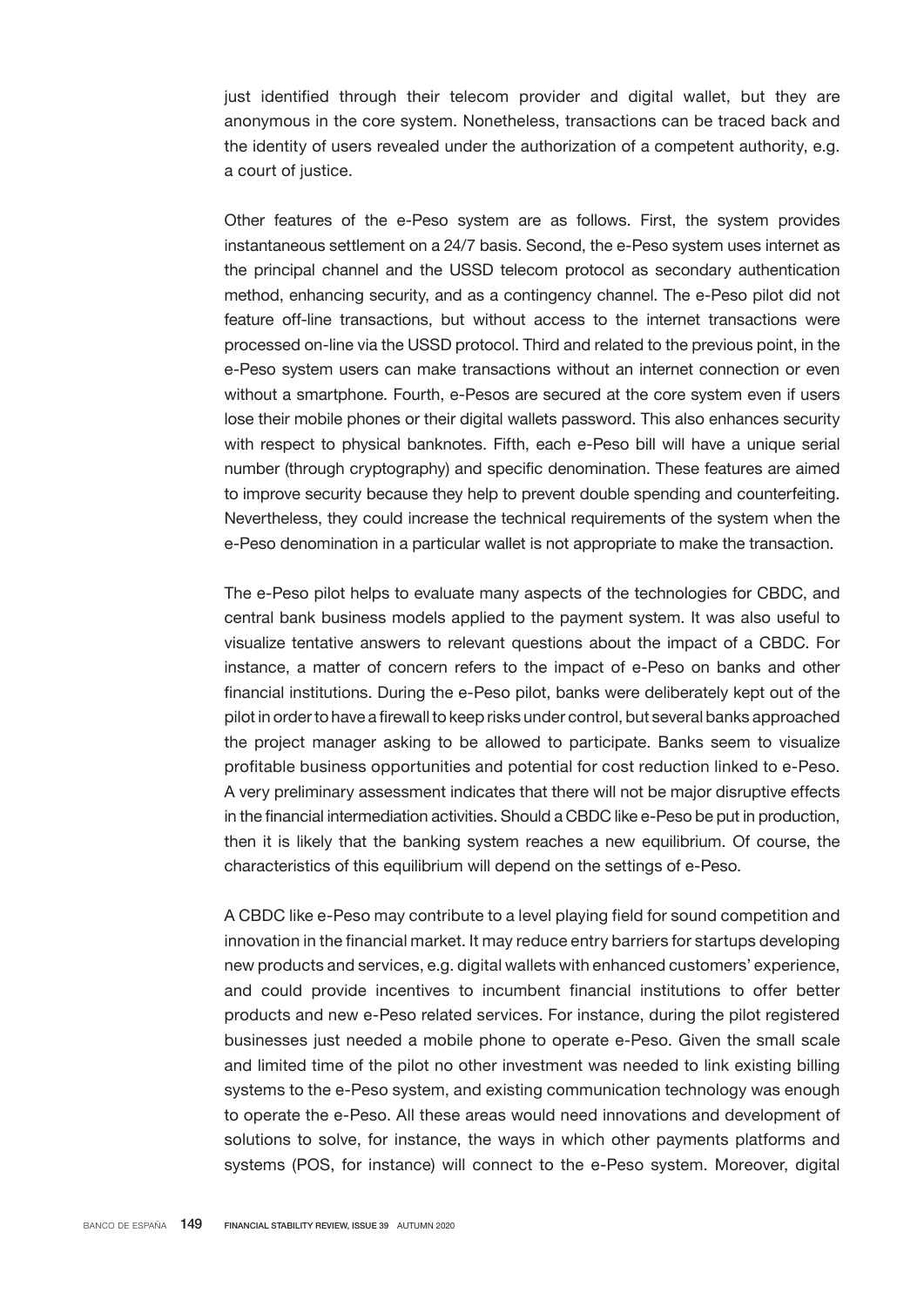wallets were just provided by one fintech during the pilot. This segment could also be open to competition should the e-Peso goes into work. Last but not least, efficiency and security in the payment system may dramatically improve by the introduction of a CBDC. Moreover, e-Peso could contribute to the objectives of financial inclusion.

## 4.2 Sand Dollar

The Bahamas started in December 2019 a pilot phase with a digital version of the Bahamian dollar, called Sand Dollar. As a consequence of Hurricane Dorian, which impacted The Bahamas between the 24th of August and the 10th of September 2018, public infrastructure resulted seriously damaged. The damage extended to the payment system itself given the geography of the country, which is composed of fewer than 700 islands. In this context, the Central Bank of The Bahamas started the Sand Dollar pilot with the main targets of improving financial inclusion and access and making the domestic payment system more efficient and competitive. The Sand Dollar is aimed at addressing some of the current financial access gaps provided by both, remoteness of some communities outside of a cost-effective range of physical banking services, and onerous customer due diligence and know your customer requirements. This CBDC initiative aims to achieve universal access to digital payments and financial services, underpinning government efforts to digitize and make a more efficient spending and tax administration.

The pilot starts in two islands: Exuma in the first place, and Abaco in the second place. Exuma was chosen due to its landscape and similarity with the Bahamas' geographic landscape. Abaco was selected due to its economic recovery after Hurricane Dorian. A public relation national campaign was developed to educate the public on the use of Sand Dollar. Moreover, the main dissemination efforts are put on building user base through public outreach and authorized financial institutions. The system offers a free of charge service for final users. However, looking ahead, the operation may generate a nominal fee for the upkeep of the service which may be shared amongst all of the beneficiaries of the system.

In terms of design, Sand Dollar is a token-based CBDC, which is minted by the central bank solely. As in the e-Peso pilot, critical functions of the project are all under direct control of the central bank, i.e. minting and settlement. However, certain maintenance, penetration testing and system audits could be outsourced. Alike e-Peso, the Sand Dollar can be seen as a real-time, retail, digital cash-transactions system, featuring 24x7 availability.

A key difference between e-Peso and Sand Dollar is that the latter is based in a DLTenabled core system which works as a private and permissioned platform. Regarding the validation process, the system relies on a cognizant consensus model based on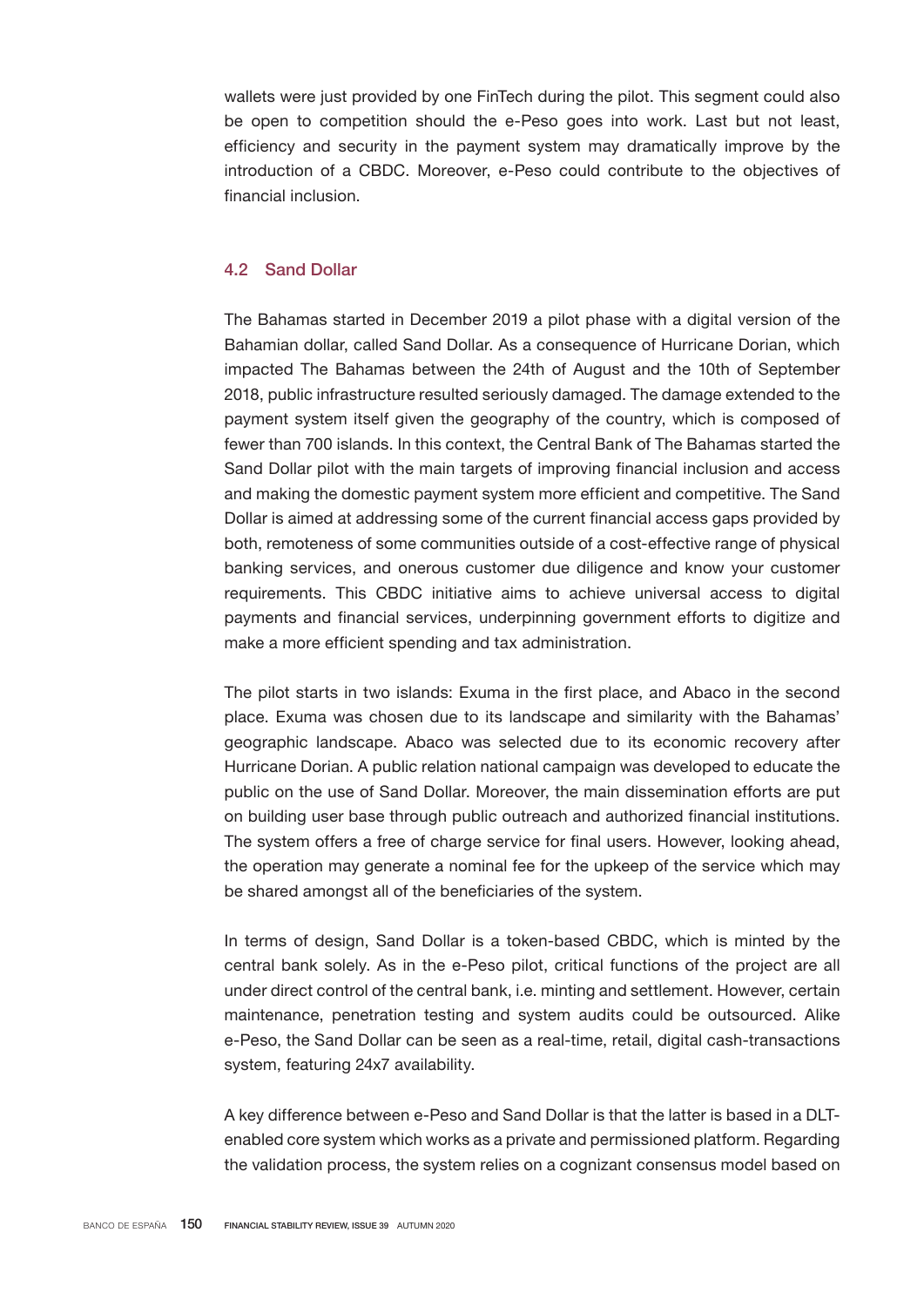a "proof of work" protocol. In order to prevent double-spending and counterfeiting the system uses enhanced short-lived (time sensitive) one-time web tokens instead of traditional reusable tokens that are used in the case of e-Peso. The Sand Dollar system seems to deliver a technological solution that is scalable and trustable. In terms of data protection, the system seems to be able to respect and protect users' data and anonymity, accordingly, as no personal information is ever stored on the DLT permissioned network. Nevertheless, if there is a need to investigate nefarious activity, traceability of transactions is always possible.

Interoperability is guaranteed through supervised financial institutions: commercial banks, payment service providers and money transmission businesses integrated via API connectivity to the Sand Dollar network. Currently in addition to commercial banks, there are seven payment service providers in the market. Only these supervised financial institutions are allowed to handle the distribution of Sand Dollars. For that purpose, they have accounts at the central bank. These institutions are responsible for applying due diligence and know your customer regulation. Moreover, end-user overlay services are expected to operate in a competitive environment. In this respect, innovations are expected to be developed based on the Sand Dollar system. For instance, a card-based access option has been developed to satisfy the needs of the less technological savvy demographics. Moreover, authorities are working with financial intermediaries to link the Sand Dollar system directly to bank accounts.

The wallets of final users are encrypted and secured and can only be accessed with a unique PIN number or through biometrics. Wallets can also be blocked through accessing the wallet on a secondary device, in case it is necessary (if it is stolen). All transactional data is centralized and housed in a central bank's datacenter. Furthermore, the system has a built-in proprietary resilience network that allows users to connect to the Sand Dollar network without data and internet connectivity.

While the envisioned ecosystem provides room for the private sector to play different roles, no private-owned institution has control over the transmission and settlement of transactions, which are offered in real time by the Sand Dollar system housed at the central bank. Hence, the central bank maintains control of the most strategic parts of the system: minting, transmission, settlement and data protection. Yet, this CBDC system has the potential to generate competition in the financial market and then better products and services to final users, whilst it does not impact the stability of the financial system.

## 4.3 TIPS

In November 2018 the Eurosystem launched a new market infrastructure service known as TARGET Instant Payment Settlement (TIPS). This service allows final users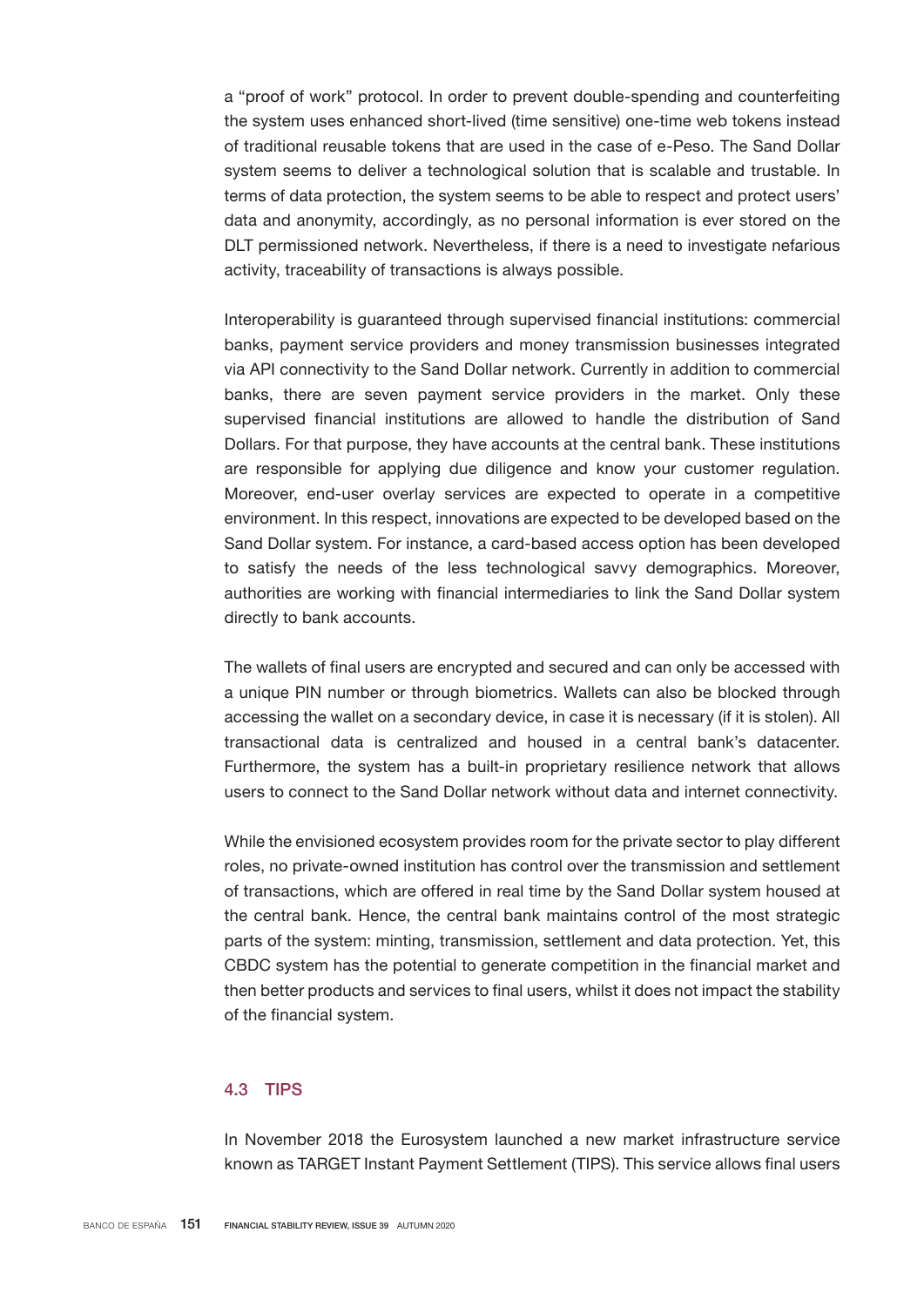to make fund transfers in euros,<sup>16</sup> within seconds, in a 24/7 basis and with the highest standards of security against settlement risk, since the transactions are carried in central bank money. TIPS shares most of the features of a fast payments system offered by a central bank that were discussed in Section 3.2. In particular, it is offered by the Eurosystem as an extension of its real-time gross settlement system, TARGET2, uses it to settle payments in central bank money, and authorized PSP are enabled to offer individuals and firms instant payment services through the countries served by the Eurosystem, ensuring reachability and interoperability.

TIPS represents a response to the growing consumer demand for digitalization and instant payments that are accessible anywhere and at any time. In this context, several European countries were planning their own solutions and a number of national schemes appeared or were under development. Starting in a national basis, however, poses the problem that the new instant payment systems would have stopped at national borders, leading to a fragmented landscape and slowing further harmonization of payments in Europe. Hence, a challenge for the Eurosystem is to ensure that these national solutions do not promote fragmentation into the European retail payments market, a risk that TIPS aims to minimize.

To operate in TIPS, payment services providers must be eligible to access central bank money, i.e. they need to fulfill the same requirements for participating in TARGET2. In such a case, a participant PSP can open one or more dedicated TIPS account with a central bank member of the Eurosystem. These accounts are then used to settle instant payments conducted through TIPS. When a participant PSP sends a payment transaction message to TIPS, it validates and reserves the amount to be transferred in the account of the sender. Next, TIPS forwards the payment transaction for acceptance to the receiving PSP. Once a positive reply is received by TIPS, it performs the settlement and confirms the transactions to both the sending and the receiving participants. Settlement is then final and irrevocable. According to the operator, the end-to-end processing time of a transaction is 10 seconds or less. The price per instant payment transaction is fixed at 0.20 eurocent until at least November 2020, although the system intends to work with a full cost-recovery and not-for-profit principles, so that this amount could vary in the future.

Participation on the TIPS system is subject to the same rules than those applied in TARGET2, the RTGS system. In particular, there are three avenues through which a PSP could operate. First, as participant a PSP is eligible to open one or more accounts in TIPS. Moreover, participants may let other parties to instruct payments on their behalf by using the participant's account. Second, by entering into a contractual agreement with a participant, a reachable party is able to access that participant's TIPS account. In general, reachable parties adhere to the SEPA Instant Credit Transfer (SCT Inst, a scheme for pan-European instant payments aimed to

<sup>16</sup> The system supports multi-currency technical capability as well.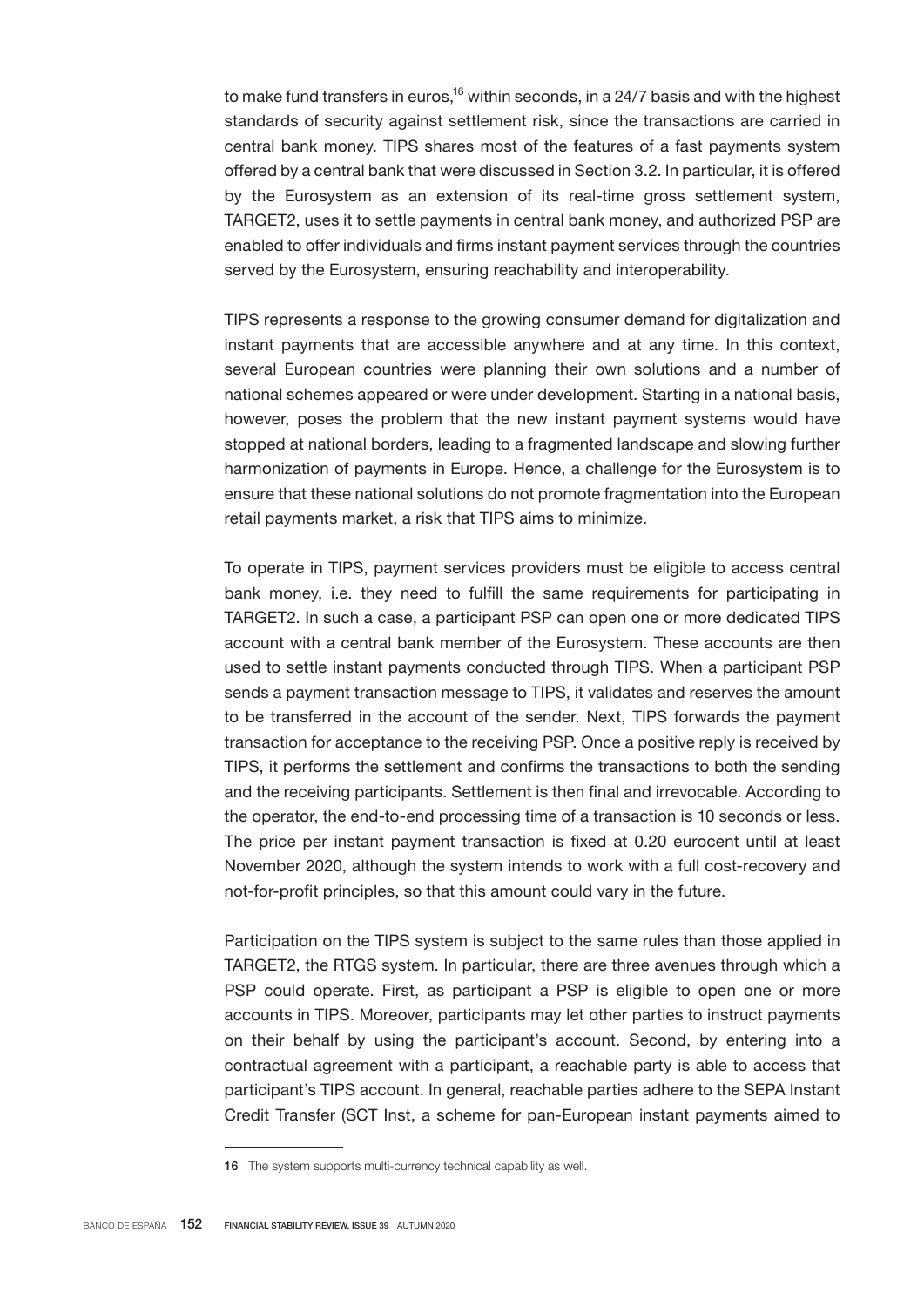favor digitalization and fast payments in Europe together with the harmonization of direct debits and credit transfers across national borders) but do not want to open a TIPS account. Instead, they send and receive payment instructions using a participant's TIPS account. In general, participants set maximum limits for the reachable party under a functionality called Credit Memorandum Balance. This functionality allows efficient risk management without splitting liquidity. A third way to participate on TIPS is to become an instructing party by entering into a contractual agreement with one or more participants or reachable parties to instruct payments on its behalf. Overall, the three forms of adhering to TIPS by a PSP provide an ample set of possibilities as to facilitate adoption and reach final users with customized payment services.

As fast payment system offered by a central bank, TIPS is based on the RTGS service to provide the minimum necessary functionality, guarantee a fast and secure process of transactions, and enable a deployment process without interruption in the service. Consequently, it is capable of instantly settling a large volume of payments at relatively low cost. Furthermore, it is compatible with the strict supervision requirements of the Eurosystem, as well as with the CPMI-IOSCO guidance on cyber resilience for financial market infrastructures.

The feature of being an extension of TARGET2, which already has an extensive network of participants across Europe, will help TIPS to achieve reachability and implementation in a short period of time. Moreover, the first 10 million payments made by each participant PSP before the end of 2019 were free of charge in order to promote adoptability. In addition to that, another feature that may help adoption of TIPS is that it is compliant with SEPA Instant Credit Transfer (SCT Inst Scheme). This scheme is expected to be used by a large number of payment service providers across Europe. Indeed, it is currently being used in 22 countries by more than half the total number of European PSP. The estimated share of SCT Inst volumes in the total has continuously growing since its start in 2018 to reach 6.47% during the second quarter of 2020.

# 5 Final remarks

Digitalization implies challenges to central banks and also provides new tools for them to face the challenges and better fulfill their mandates. With regards to retail payments, the digital era provides a rationale for central banks to have a deeper involvement in the core payment infrastructures. If the current market equilibrium is characterized by fragmented and inefficient payment systems, central bank intervention offering basic payment alternatives may foster innovation and competition by solving the coordination problems that are inherent to markets with large network effects, and by increasing contestability. If the (foreseeable) market equilibrium is characterized by a monopolistic infrastructure under the control of the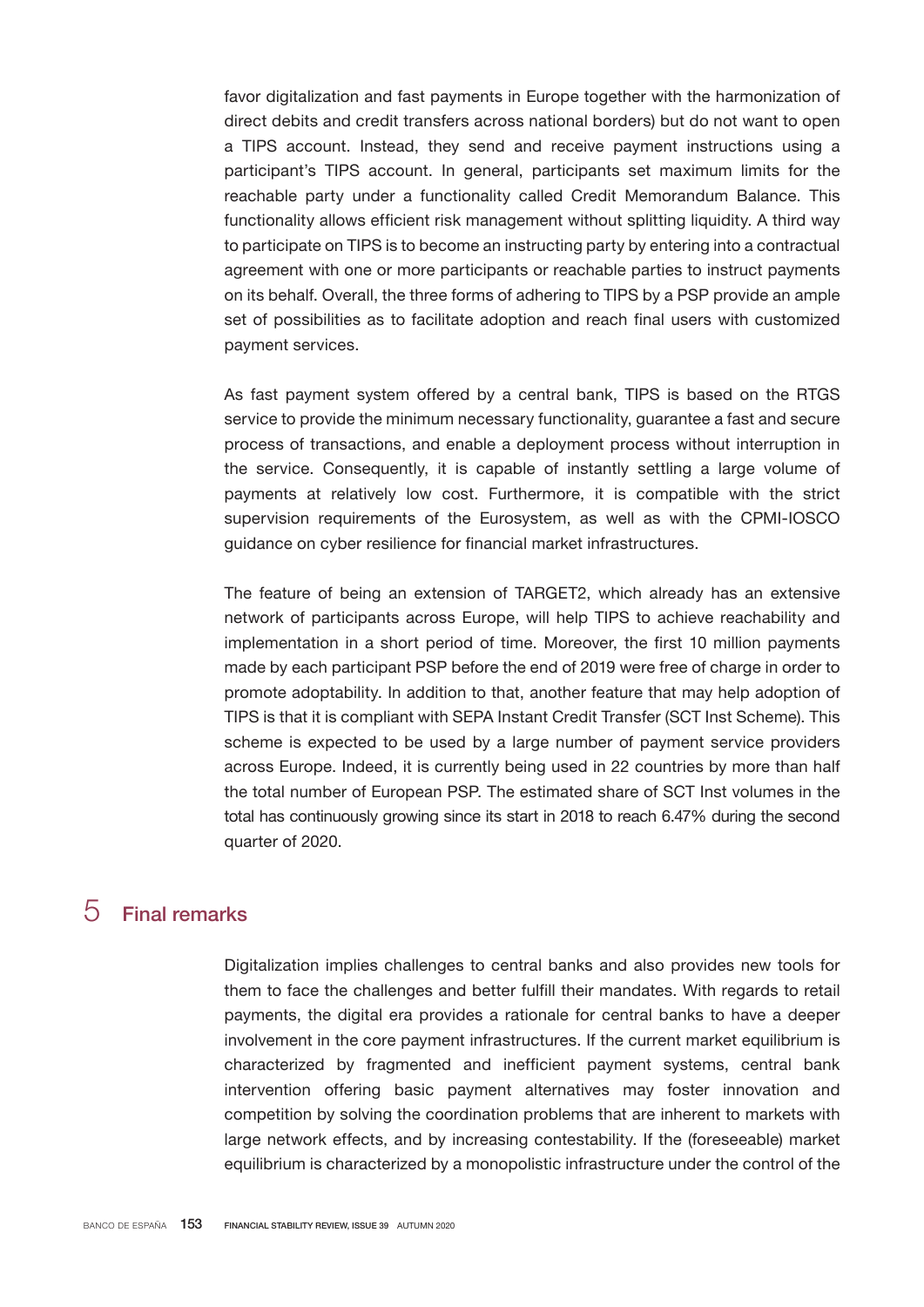private sector, the central bank would provide an alternative payment infrastructure in order to tame the monopoly and to keep control of a reliable backup payment system in case of financial problems. As digitalization progresses, retail payment infrastructures acquire systemic characteristics that justify public intervention in order to maintain their integrity.

Facing challenges and leveraging opportunities may require strategic decision, face new risks and change the traditional objectives and business model of central banking. Minting central bank money in digital form, i.e. Central Bank Digital Currency (CBDC), appears as a potential avenue that is being explored by central banks around the world. Alternative Fast Payment Systems (FPS), which are currently provided by more than 50 central banks, would also serve the same purposes. In this paper different arrangements, design options and experiences are described an assessed. Overall, the design options of a CBDC system are pretty large and may be tailored to better fulfill the requirements in different jurisdictions. The topic is in a state of flux and more research and experimentation is needed in order to make informed strategic decisions. Nevertheless, an approach where the central bank does everything does not seem to be the best option. While central banks should build and keep control of the core components of either a CBDC or a FPS, private sector involvement will be optimal in a tiered architecture where payment services providers compete for customers, innovate and offer overlay services.